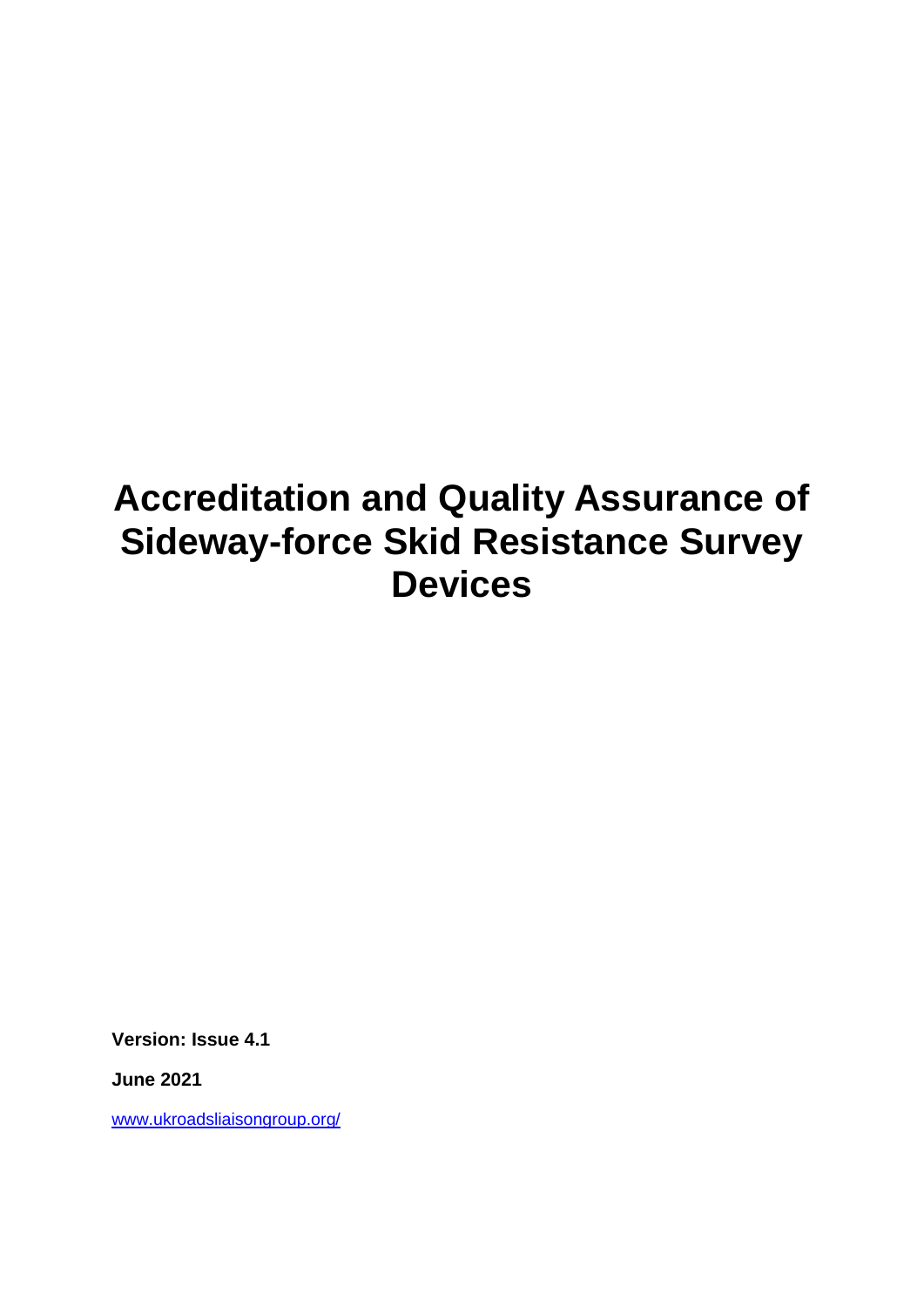## **Contents Amendment Record**

This report has been issued and amended as follows:

| <b>Issue</b> | <b>Description</b>                                                                                                             | Date              | Signed     |
|--------------|--------------------------------------------------------------------------------------------------------------------------------|-------------------|------------|
| Draft        | Second draft after comments                                                                                                    | <b>March 2013</b> | A Wright   |
| 1            | First issued version                                                                                                           | May 2013          | A Wright   |
| 2            | Second issued version                                                                                                          | December 2013     | A Wright   |
| 2.1          | Draft for comments                                                                                                             | 18 May 2016       | S Brittain |
| 2.3          | Draft for comment by survey stakeholders                                                                                       | 15 June 2016      | A Wright   |
| 3.0          | Third issued version                                                                                                           | 21 July 2016      | A Wright   |
| 3.1          | Draft for comments                                                                                                             | 06 September 2019 | S Brittain |
| 3.2          | Update following comments received                                                                                             | 10 December 2019  | S Brittain |
| 4.0          | Fourth issued version                                                                                                          | 26 February 2020  | S Brittain |
| 4.1          | Update of references to DMRB following<br>update to DMRB structure (CS 228 instead<br>of HD28) and typo fix in worked example. | 25 June 2020      | S Brittain |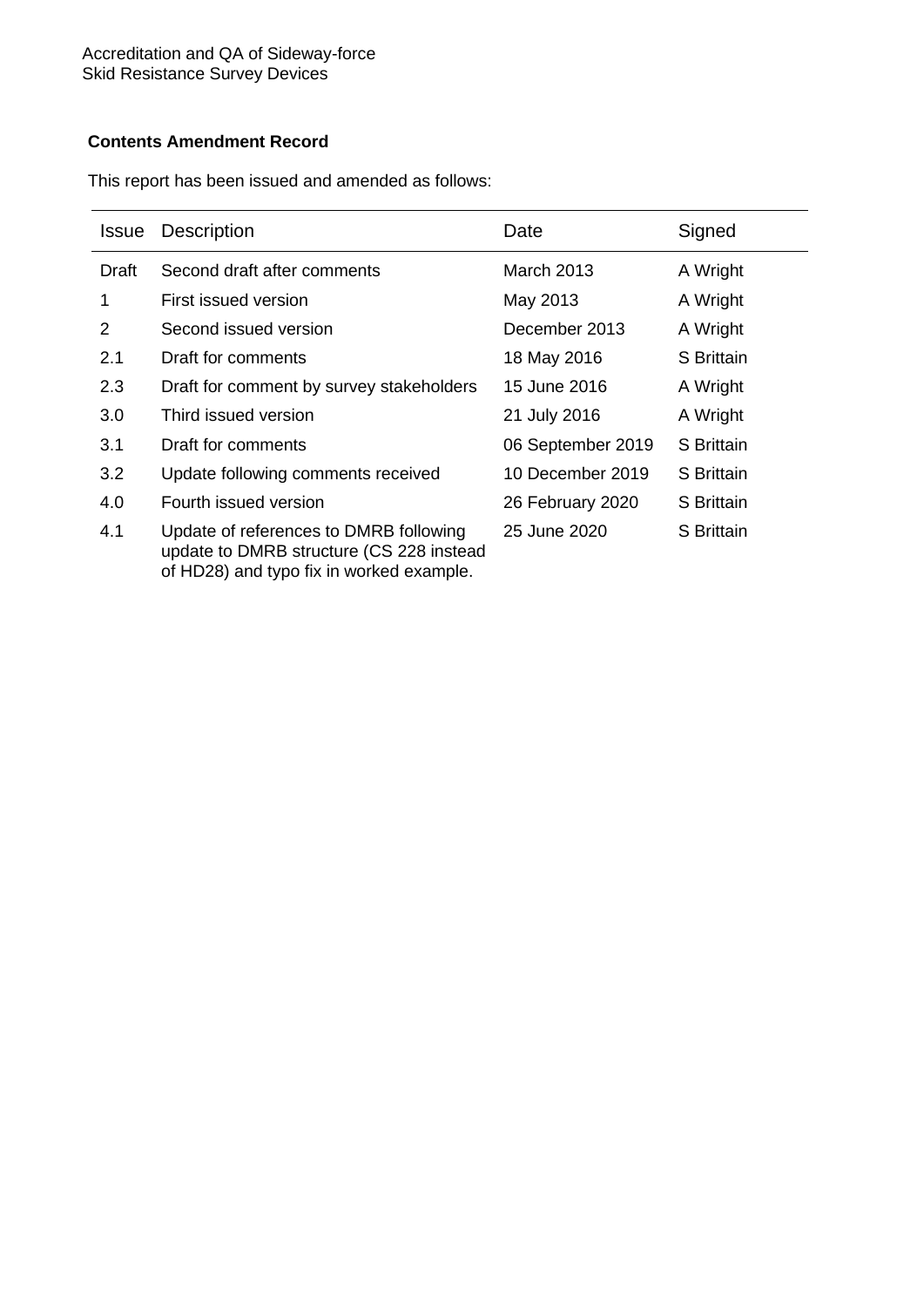## **Acknowledgements**

This Accreditation and QA specification has been prepared by TRL, for Highways England. Throughout the development of the document assistance and support has been given by current Sideway-force Coefficient Routine Investigatory Machine owners.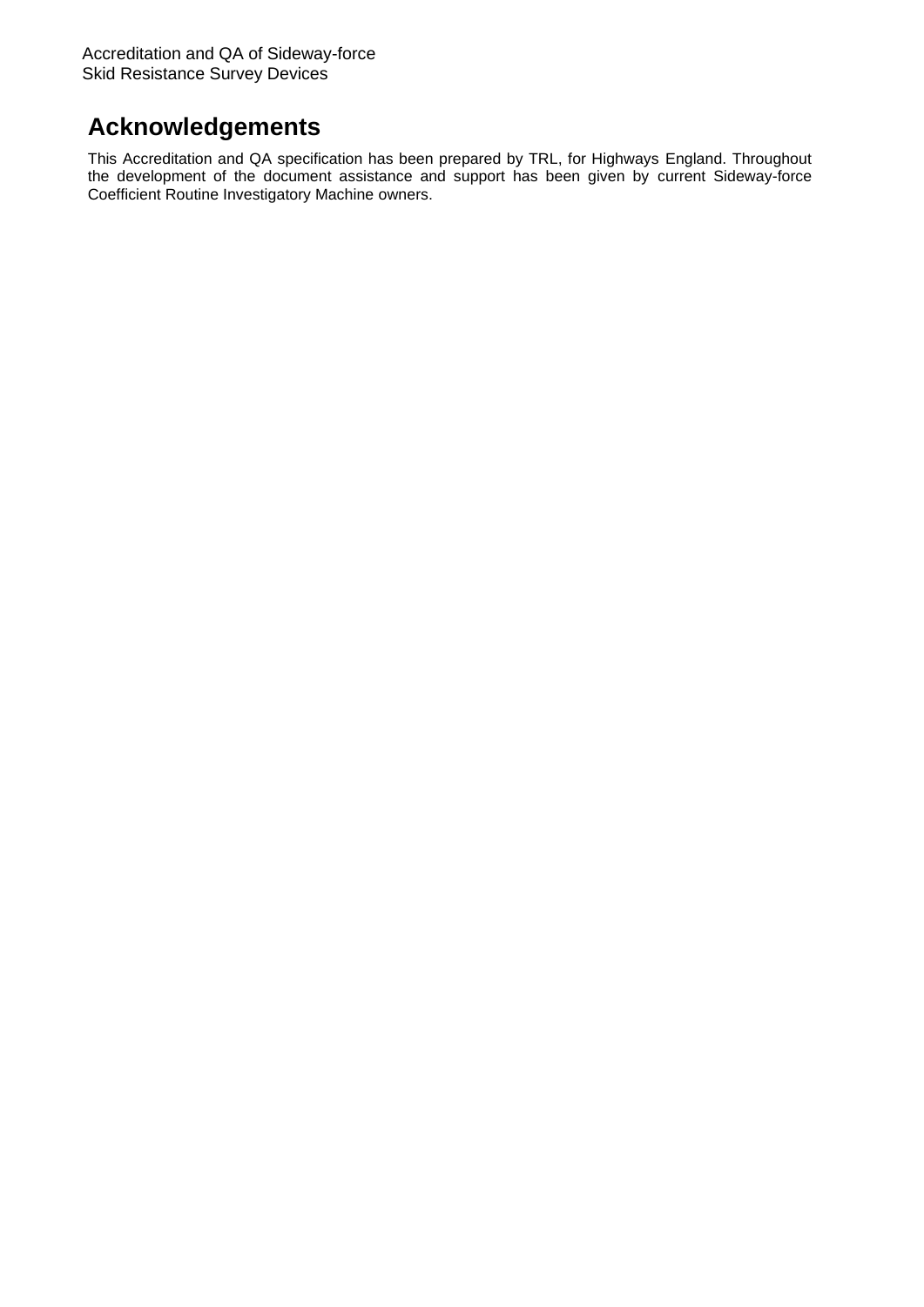## **Contents**

| Section A              |                                                                            |  |
|------------------------|----------------------------------------------------------------------------|--|
| A.1                    |                                                                            |  |
| A.2                    |                                                                            |  |
| A.3                    |                                                                            |  |
| Section B              |                                                                            |  |
| B.1                    |                                                                            |  |
| B.2                    |                                                                            |  |
| B.3                    |                                                                            |  |
| B.4                    |                                                                            |  |
| Section C              |                                                                            |  |
| C.1                    |                                                                            |  |
| C.2                    |                                                                            |  |
| C.3                    |                                                                            |  |
| C.4                    |                                                                            |  |
| Section D              |                                                                            |  |
| D.1                    |                                                                            |  |
| D.2                    |                                                                            |  |
| D.3                    |                                                                            |  |
| Section E              |                                                                            |  |
| E.1                    |                                                                            |  |
| E.2                    |                                                                            |  |
| E.3                    |                                                                            |  |
| E.4<br>E.5             |                                                                            |  |
| E.6                    |                                                                            |  |
|                        |                                                                            |  |
| Section F              |                                                                            |  |
| F.1                    |                                                                            |  |
| F <sub>.2</sub><br>F.3 |                                                                            |  |
| F.4                    |                                                                            |  |
| F.5                    |                                                                            |  |
| F.6                    |                                                                            |  |
| F.7                    | Equipment Checks Following Routine Maintenance or alterations24            |  |
| Section G              |                                                                            |  |
| G.1                    |                                                                            |  |
| G.2                    |                                                                            |  |
| Section H              |                                                                            |  |
| H.1                    |                                                                            |  |
| Appendix A             |                                                                            |  |
| App A.1                |                                                                            |  |
| App A.2                |                                                                            |  |
| Appendix B             | Site and Reference Data requirements for Accreditation/Re-accreditation 28 |  |
|                        |                                                                            |  |
| App B.1                |                                                                            |  |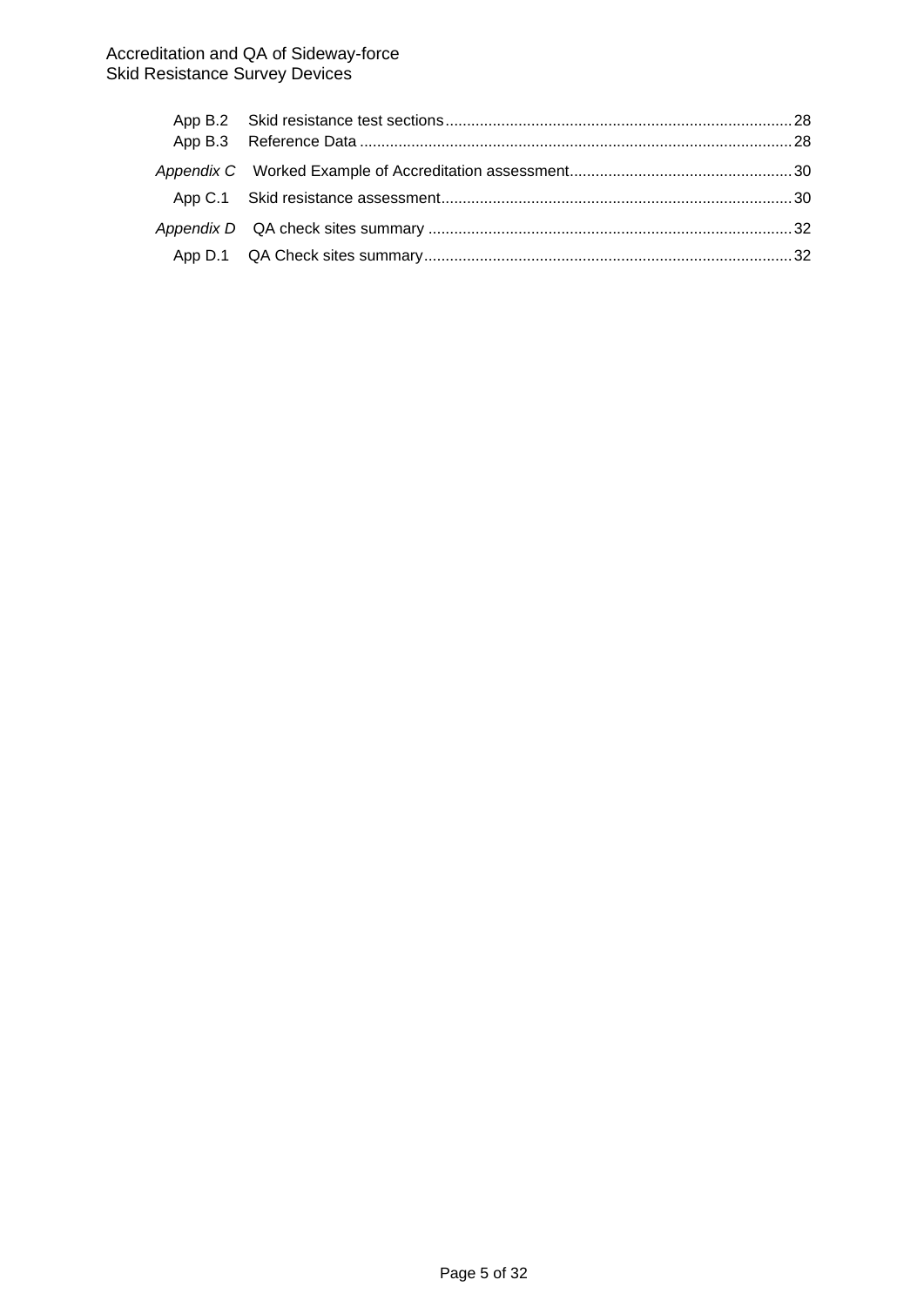## <span id="page-5-0"></span>**Definitions of terms used in this document**

This document uses a selection of specific terms which are defined below, are detailed in the corresponding standard for the surveys of these devices on UK trunk roads, CS 228 (Design Manual for Roads and Bridges) or in the introduction to the Design Manual for Roads and Bridges (GG 101).

**Accreditation Certificate;** documentary evidence of the performance achieved during an Accreditation/Re-accreditation Trial. It also sets out the limitations and validity period of the accreditation. It shall be retained by the Owner and produced upon request.

**Accreditation Period;** is normally 13 months from the date of attending an Accreditation/Reaccreditation Trial.

**Accredited Surveys;** surveys undertaken using Equipment which is adhering to the QA discussed in this document and has a valid Accreditation Certificate.

**Accreditation Trial;** an event where accreditation tests are performed to demonstrate that the Equipment can meet the specification requirements under rigorously controlled test conditions (also see Re-accreditation Trial).

**Auditor;** any organisation overseeing the Accreditation and QA programmes outlined in this specification. Specific requirements imposed on the Auditor are given in [Appendix A.](#page-26-0) The Auditor is determined by the Employer or the Network Authority.

**Calibration;** laboratory (or baseline) calibration of a System (or one of its Components) of the Equipment.

**Component;** refers to a part of one of the Systems fitted to the Equipment.

**Contractor;** the organisation carrying out the Accredited Survey. The Contractor can be the Owner of the Equipment.

**Contractor's Calibration Check**; QA assessment undertaken by the Contractor to determine if the Equipment is performing to an acceptable level of consistency between Accreditation/Re-accreditation Trials.

**Contractor's Calibration site;** a site where Regular Checks to monitor the long term performance of the Equipment are undertaken.

**Developer;** the manufacturer of an existing Equipment or System, or the organisation or individual who is introducing a new model or variant of Equipment or System.

**Employer;** the organisation that commissions the Contractor to provide Survey Data. This may be the Network Authority.

**Equipment;** The overall machine carrying out the survey, incorporating the measuring systems and where applicable the survey vehicle.

**Fleet;** collection of Equipment which provide the Reference Data for an Accreditation/Re-accreditation Trial.

**Improvement Notice;** a notice issued to the Owner and/or Contractor if the Auditor finds the Equipment is not meeting the requirements of the Accreditation or Quality Assurance processes. The notice will detail the timescale within which the improvement is required and any restrictions to the use of the equipment prior to satisfactory completion of the improvement.

Lay Off Period; a period of time greater than 10 working days where the Equipment is not surveying (for the purposes of this specification it also means a period where surveying for Employers who do not require adherence to this standard).

**Location Referencing;** the techniques and conventions that are used to locate items on the road Network.

**Network;** roads in a given area or of a given classification for which the Network Authority has responsibility.

**Network Authority;** the organisation ultimately responsible for maintenance of any given road network, such as Highways England or a Local Highway Authority.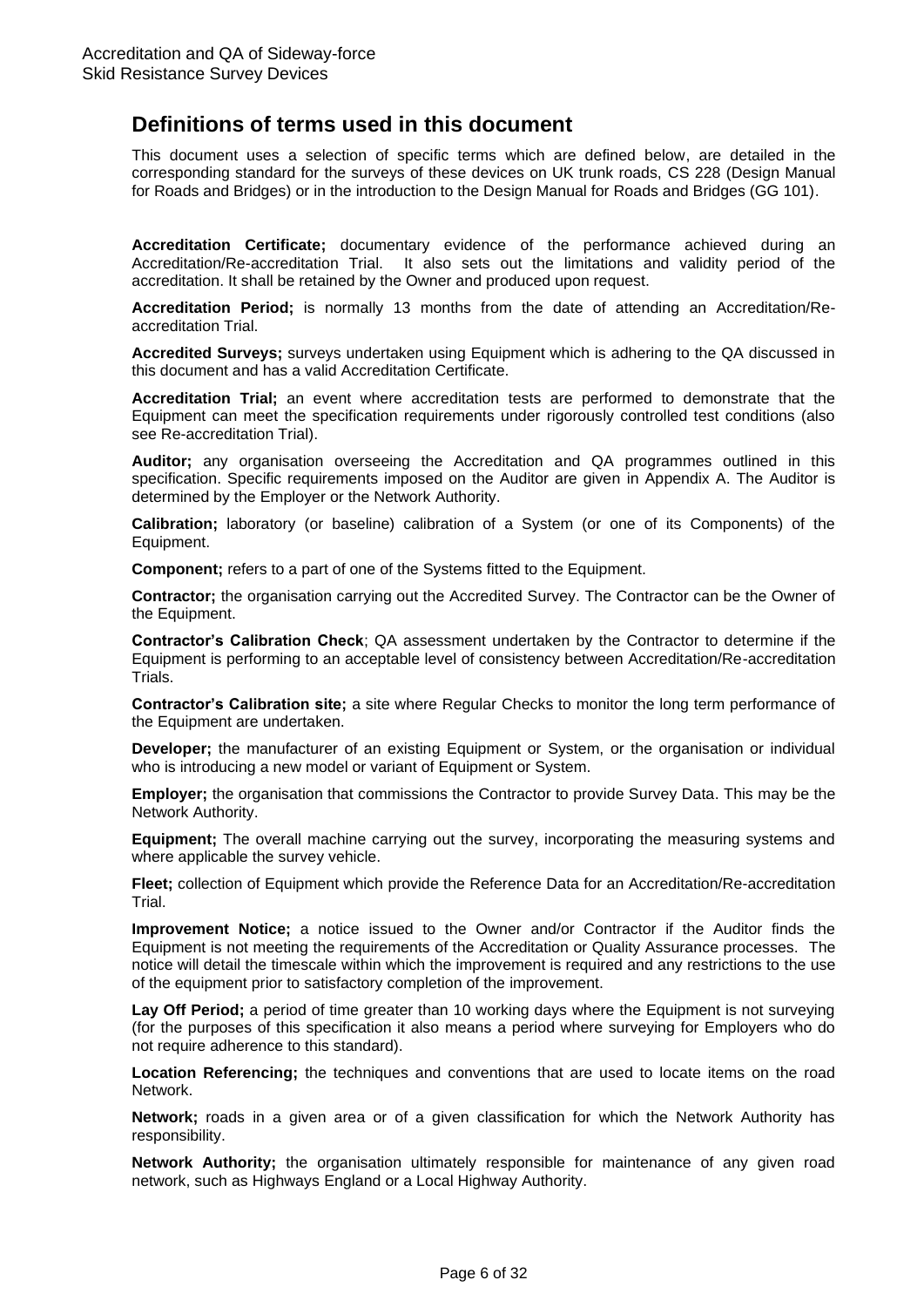**Owner;** the organisation or individual to whom the Equipment belongs and to whom Accreditation Certificates are awarded.

**Parameter;** specific data fields that form part of the Survey Data supplied by the Contractor to the Employer. This includes survey speed and skid resistance.

**Primary Check Site;** a site established by the Contractor to check the medium term consistency of the Survey Data.

**Quality Assurance (QA);** a process to give the Employer confidence that the data and results being provided are reliably consistent and suitable for purpose.

**Reference Data;** data against which the Equipment will be compared for the purposes of Accreditation or Quality Assurance.

**Re-accreditation Trial;** an event where performance tests are carried out on Equipment which has previously met the mandatory requirements of an Accreditation Trial.

**Routine maintenance;** any maintenance or work done on the Equipment which may affect, or there is a risk that it may affect, the measurement performance (for example accuracy, reliability, consistency) of the Equipment.

**Survey Data;** data collected by the Contractor using the Equipment and supplied to the Employer,

**System;** individual measurement system installed on the Equipment e.g. distance measurement system, OSGR measurement system etc.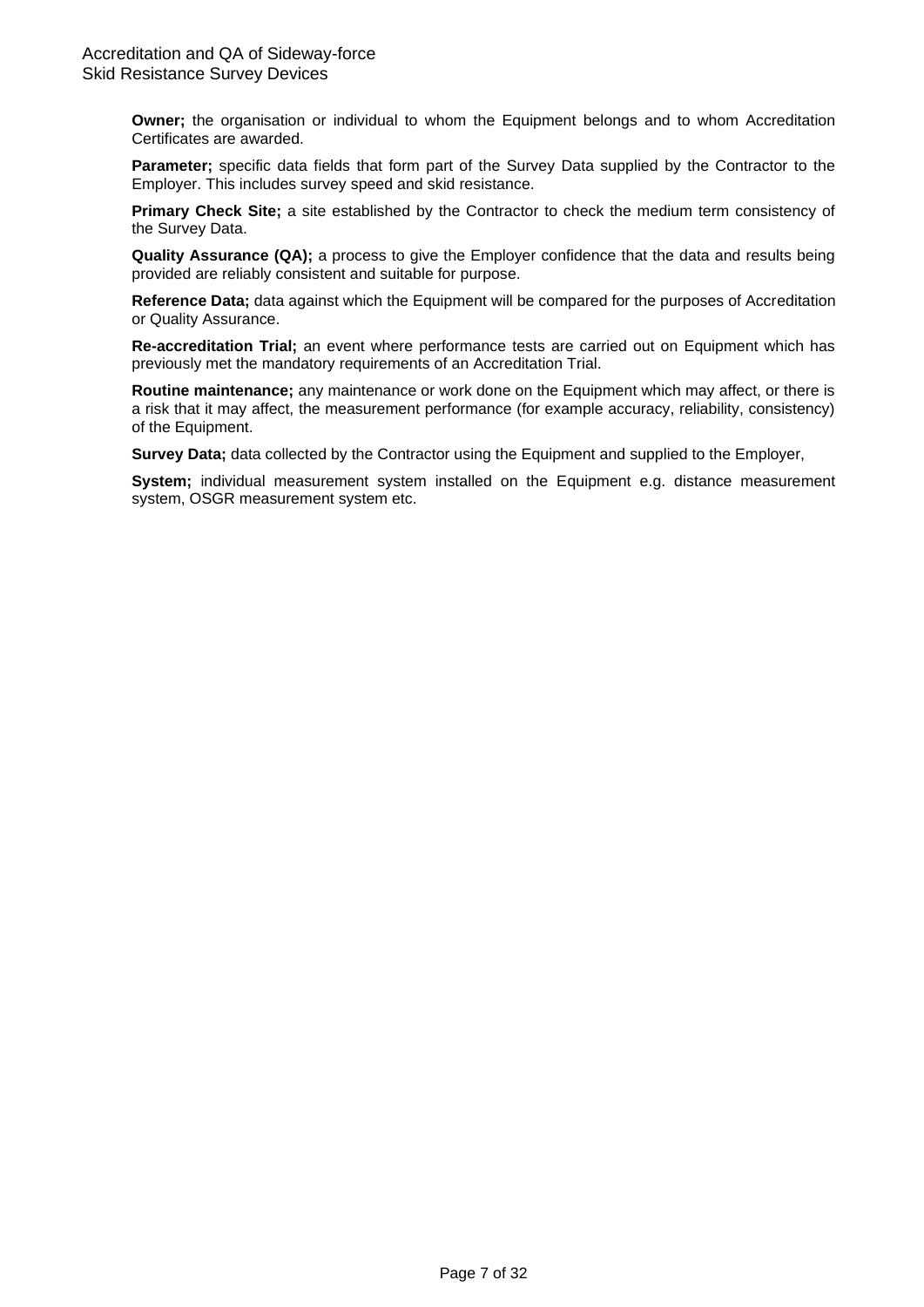## <span id="page-7-0"></span>*Section A* **Introduction**

## <span id="page-7-1"></span>*A.1* **Introduction**

- *A1.1* It is essential that maintenance of a road network is planned, prioritised and undertaken in a way that limits delays when carrying out road works and improvements. It should provide value for money and investment in improved service which helps to make journeys safer and more reliable. A key element in the successful maintenance of a network is the accurate, reliable and consistent assessment of the pavement's surface and structural condition. Inaccurate condition assessment data could, on one hand, lead to unnecessary and costly works causing needless traffic congestion. However, on the other hand if maintenance is overlooked, it could lead to poorly maintained carriageways presenting a risk to road users.
- *A1.2* Within the Standard for UK trunk roads, CS 228 (Design Manual for Roads and Bridges), it is required that Contractors commissioned to supply Survey Data use Equipment that has been accredited to undertake these surveys.
- *A1.3* An Accreditation and Quality Assurance programme has therefore been devised for sideway-force skid resistance survey devices. This process is the subject of this document.
- *A1.4* The central principles of the Accreditation and Quality Assurance programme are:
	- To undertake tests of the Equipment leading to the award of an Accreditation Certificate showing suitable performance levels prior to undertaking Accredited Surveys.
	- To undertake Re-accreditation at appropriate intervals
	- To apply an on-going Quality Assurance programme for all Accredited Surveys.
	- To confirm that the Accreditation and Quality Assurance programme is implemented, via independent audit.
- *A1.5* This document sets out the requirements for Accreditation, Re-accreditation and Quality Assurance of skid resistance surveys carried out to characterise road condition under CS 228.

### <span id="page-7-2"></span>*A.2* **Summary of the Accreditation and QA process**

- *A2.1* Prior to the Accreditation and QA process it is necessary to identify an Auditor or Auditors to oversee the process. The Employer shall nominate Auditor(s) and this may be external or internal (or a combination of the two). Further details on the responsibilities of these roles are given in [Section B.](#page-10-5)
- *A2.2* The overall skid resistance Accreditation and QA process is shown in [Figure 1,](#page-8-0) and is described further in the following sub-sections.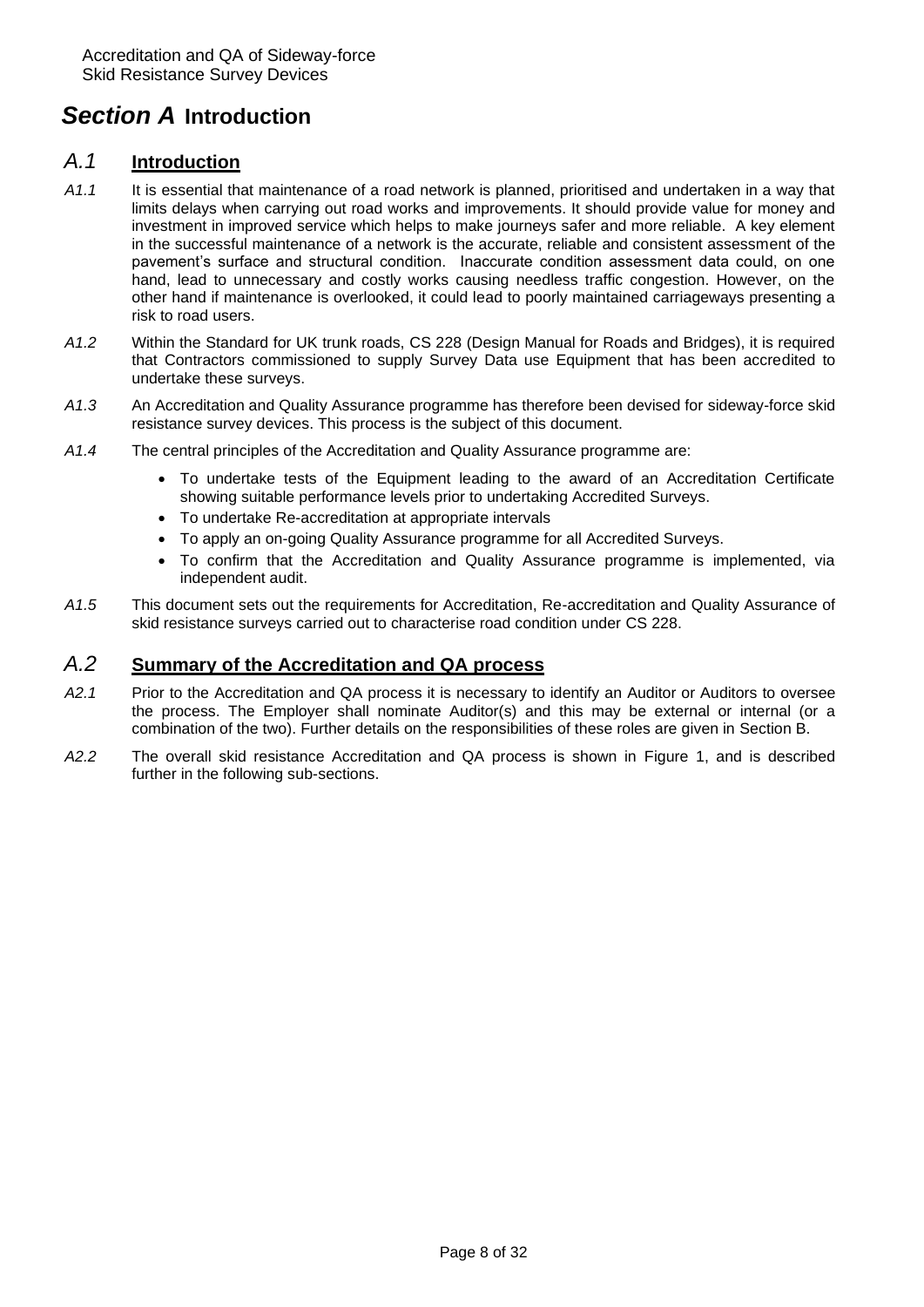

**Figure 1: Outline of the Accreditation and Quality Assurance programmes**

### <span id="page-8-0"></span>*A2.3* **Pre-approval of Equipment**

*A2.3.1* Prior to undertaking an Accreditation/Re-accreditation Trial, it may be necessary to undertake an assessment of the Equipment to check its suitability for undertaking Accredited Surveys. The need for this will be determined by the Auditor.

#### *A2.4* **Accreditation/Re-accreditation Trial**

*A2.4.1* Any machines seeking to undertake Accredited Surveys shall take part in, and provide satisfactory performance in, an Accreditation/Re-accreditation Trial.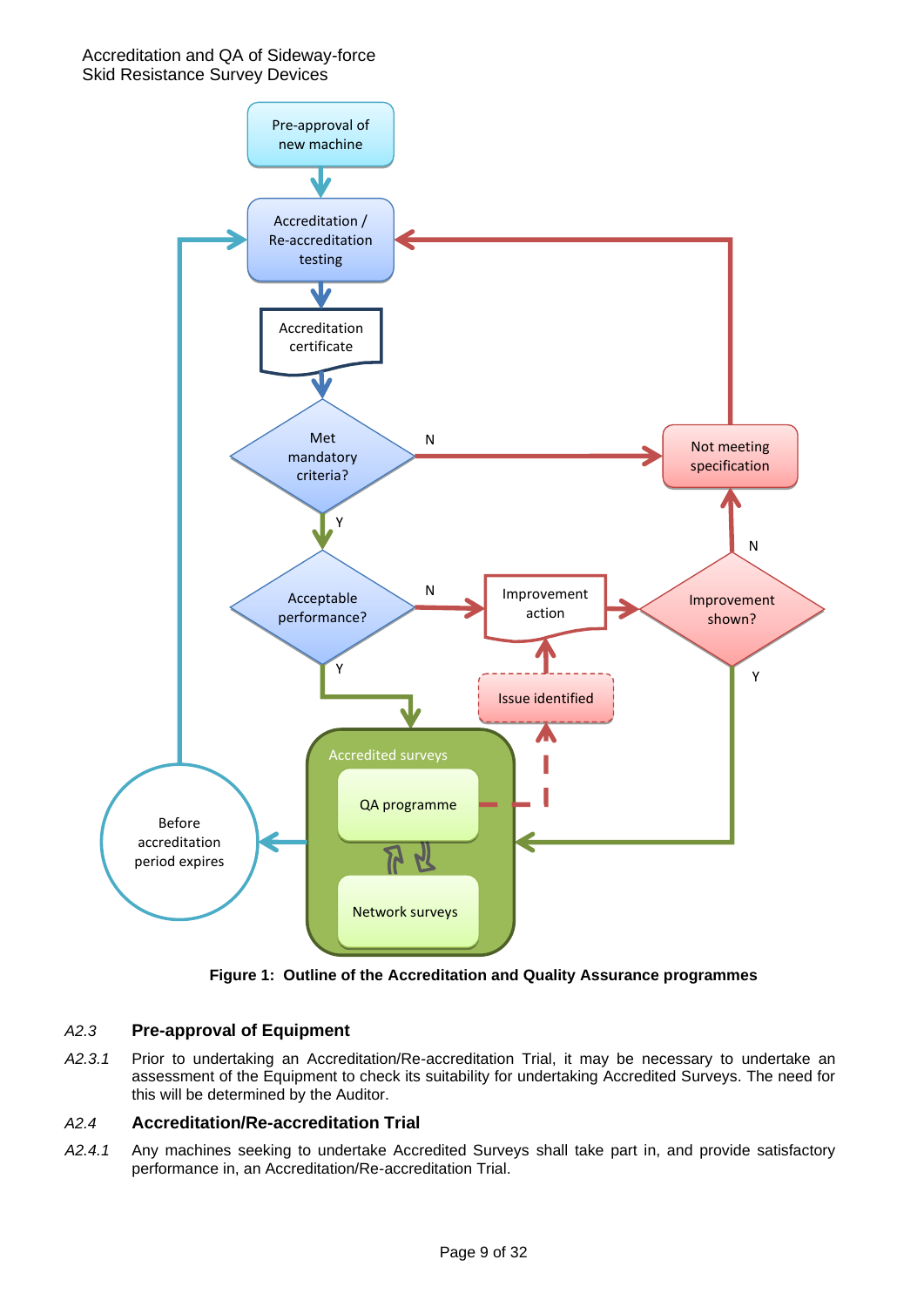- *A2.4.2* Following completion of a Trial the Auditor shall issue an Accreditation Certificate. The Certificate shall detail the level of performance achieved by the Equipment at the Trial.
- *A2.4.3* If the Equipment has not met the mandatory requirements of the trial then this Equipment is not meeting specification, and will need to undertake an additional Trial and meet the requirements before undertaking Accredited Surveys.
- *A2.4.4* If the Equipment has met the mandatory requirements of the trial, but has poor performance in nonmandatory aspects, then the Auditor may issue an Improvement Notice in addition to the Accreditation Certificate. If the required improvement is not demonstrated to the Auditor in the time specified in the Improvement Notice then the Auditor may revoke the Accredited status of the Equipment.

#### *A2.5* **Accredited Surveys**

- *A2.5.1* Accredited Surveys are network surveys undertaken by Accredited Equipment, combined with Quality Assurance (QA).
- *A2.5.2* If the QA or other process identifies an issue that may affect Survey Data the Auditor may issue an Improvement Notice to the Contractor and supply a copy to the Employer. If a suitable improvement is not demonstrated to the Auditor in the given time frame then the Equipment accreditation status may be revoked.

#### *A2.6* **Accreditation Period**

*A2.6.1* Each Accreditation Certificate issued by the Auditor shall have a corresponding Accreditation Period. Owners/Contractors wishing to continue to undertake Accredited Surveys shall attend a Reaccreditation Trial prior to the end of the Accreditation period.

## <span id="page-9-0"></span>*A.3* **Structure of this document**

- *A3.1* This document is split into several sections:
	- The roles and responsibilities of the involved parties are given in [Section B](#page-10-5)
	- The specification for the skid resistance device is provided in [Section C.](#page-12-5)
	- The Accreditation trials (undertaken on any new survey equipment) are detailed in [Section D.](#page-13-4)
	- The Re-accreditation trials (undertaken on equipment that has been previously Accredited) are detailed in [Section E.](#page-14-5)
	- The Contractor's Quality Assurance procedures are detailed in [Section F.](#page-19-4)
	- The Quality Assurance checks conducted by the Auditor are described in [Section G.](#page-24-3)
	- Details on Improvement Notices which may be issued by the Auditor are given in [Section H.](#page-25-2)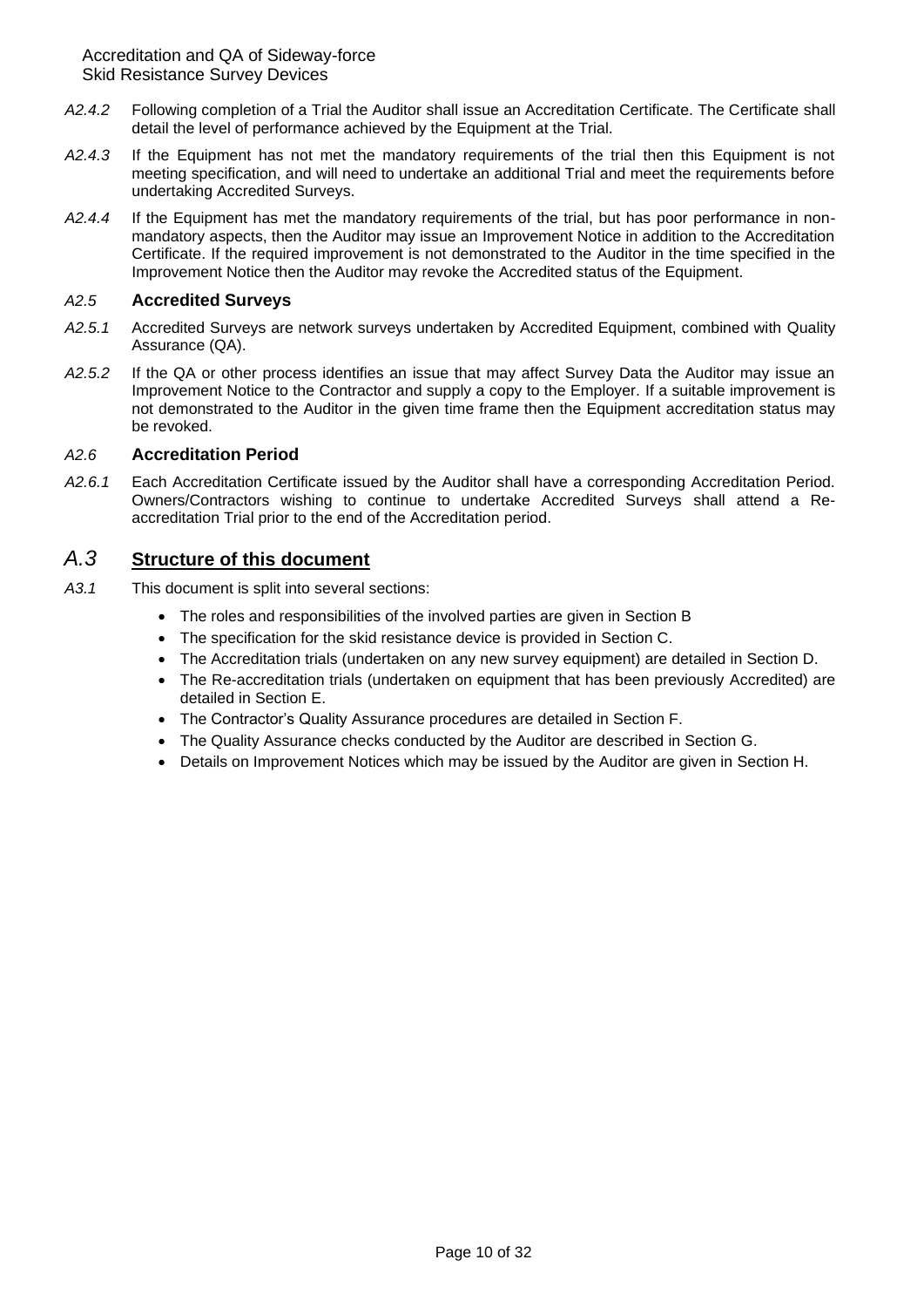## <span id="page-10-5"></span><span id="page-10-0"></span>*Section B* **Roles of the relevant parties**

## <span id="page-10-1"></span>*B.1* **Employer**

- *B1.1* The Employer shall consider the requirements for Accreditation and QA ahead of appointing a survey contractor to undertake skid resistance surveys.
	- The Employer shall require (for example within any contract or order) that the Contractor has achieved Accreditation for their Equipment. Employers should request the Contractor to provide a copy of an Accreditation Certificate (or Certificates) that is valid throughout the period over which surveys are to be carried out on the Employer's Network.
	- The Employer shall require that the Contractor undertakes QA checks. These QA checks shall be as specified in this document unless replaced by alternative or additional checks defined by the Employer.
- *B1.2* To ensure that the required Accreditation and QA processes are applied, the Employer shall nominate Auditor(s) to carry out checks. The Employer may conduct some or all of the Auditor's role internally. The Employer shall ensure that the Auditor(s) hold the required skills to undertake these checks and understand the results (see [Appendix A\)](#page-26-3).

## <span id="page-10-2"></span>*B.2* **Owner**

- *B2.1* Owners shall ensure that their Equipment is compliant with the equipment configuration and specification given in [Section C.](#page-12-5)
- *B2.2* Owners shall obtain Accreditation via an Accreditation/Re-accreditation trial prior to undertaking Accredited Surveys. An Owner may commission an Accreditation Trial at any time. However some Network Authorities may provide centrally organised annual Accreditation Trials. The process and requirements of these trials are given in [Section D](#page-13-4) and [Section E.](#page-14-5)
- *B2.3* Owners shall renew the Accreditation status of their Equipment by the end of the Accreditation Period if they wish to continue to undertake Accredited Surveys.
- *B2.4* The Owner should have their own ISO 9001 process and continue to undertake checks to support this. However the Owner shall also ensure that they adhere to all QA requirements specified in this document or otherwise specified by the Employer.
- *B2.5* Where Equipment is hired by the Owner to a Contractor, the Owner should ensure that the Contractor takes responsibility for conducting the required QA during the period of hire.
- *B2.6* The Owner shall report promptly to the Auditor any Routine Maintenance or alterations carried out on the Equipment that could affect the measurement of Survey Data.

## <span id="page-10-3"></span>*B.3* **Contractor**

- *B3.1* A Contractor hiring Equipment shall establish, from the Owner and/or the Employer (as appropriate), the Accreditation status of the Equipment and the QA requirements of the Employer.
- *B3.2* The Contractor shall ensure that the Equipment completes the QA required by their Employer(s). In addition the Owner may require the Contractor to undergo QA to maintain Accredited status throughout the period of hire. For example ensuring regular checks are carried out as scheduled when Equipment is transferred from one Contractor to another.
- *B3.3* The Contractor shall ensure that the Equipment shall only be driven and operated by competent drivers and operatives. The Contractor is responsible for the training and instruction of all drivers and operatives and for ensuring that they comply with the requirements for surveys.

## <span id="page-10-6"></span><span id="page-10-4"></span>*B.4* **Auditor**

*B4.1* The key roles of the Auditor are to carry out Accreditation and Re-accreditation Trials and to carry out QA checks. These roles may be carried out by the same or by separate bodies. In the main body of this document the role is simply referred to as "the Auditor". Specific requirements for the bodies undertaking one or both of these roles are given in [Appendix A.](#page-26-3)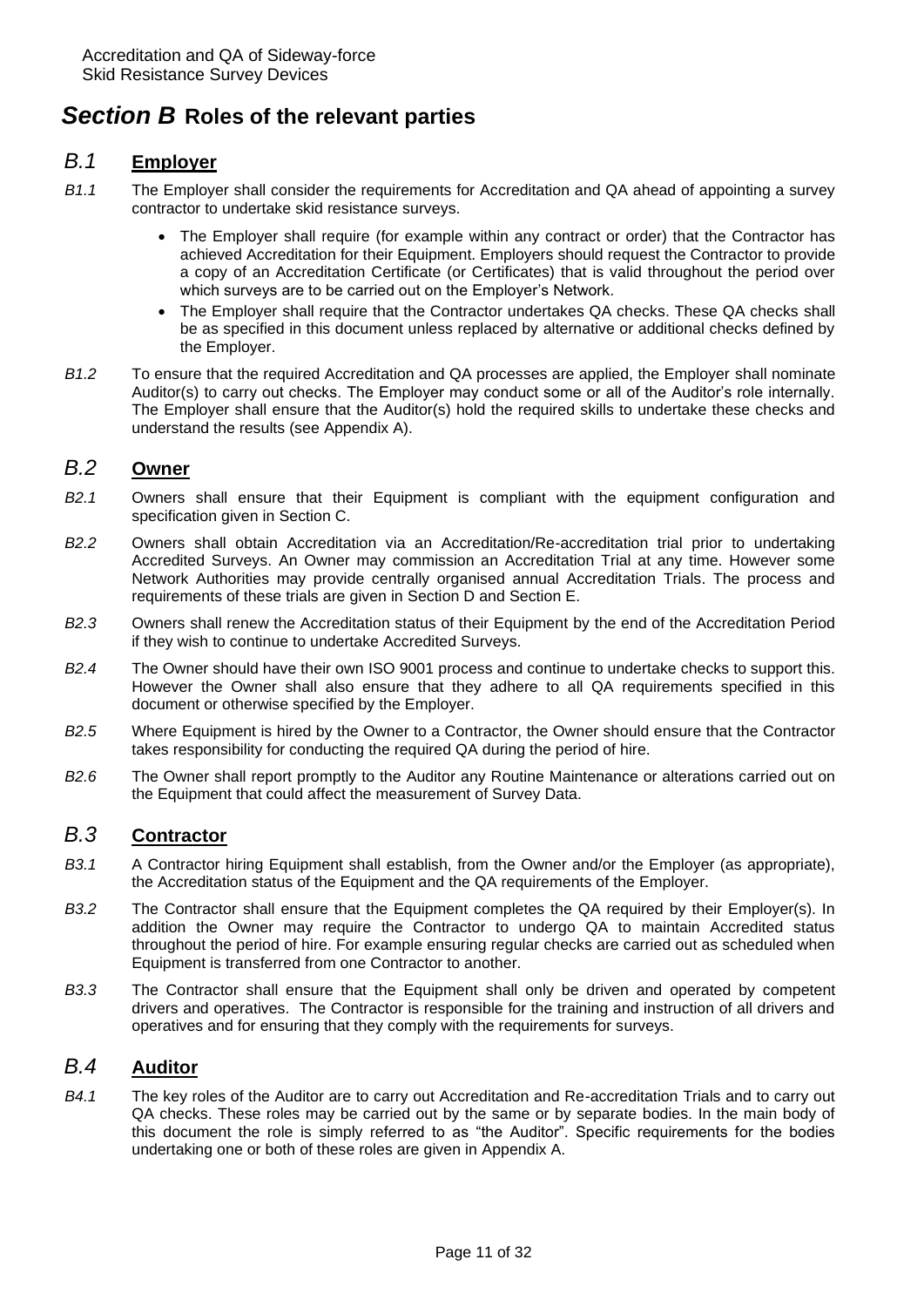*B4.2* If the Auditor identifies an issue with the Equipment, QA or survey process which could affect the quality of the Survey Data the Auditor may issue an Improvement Notice to the Contractor/Owner. Copies of these improvement notices shall also be supplied to the Employer.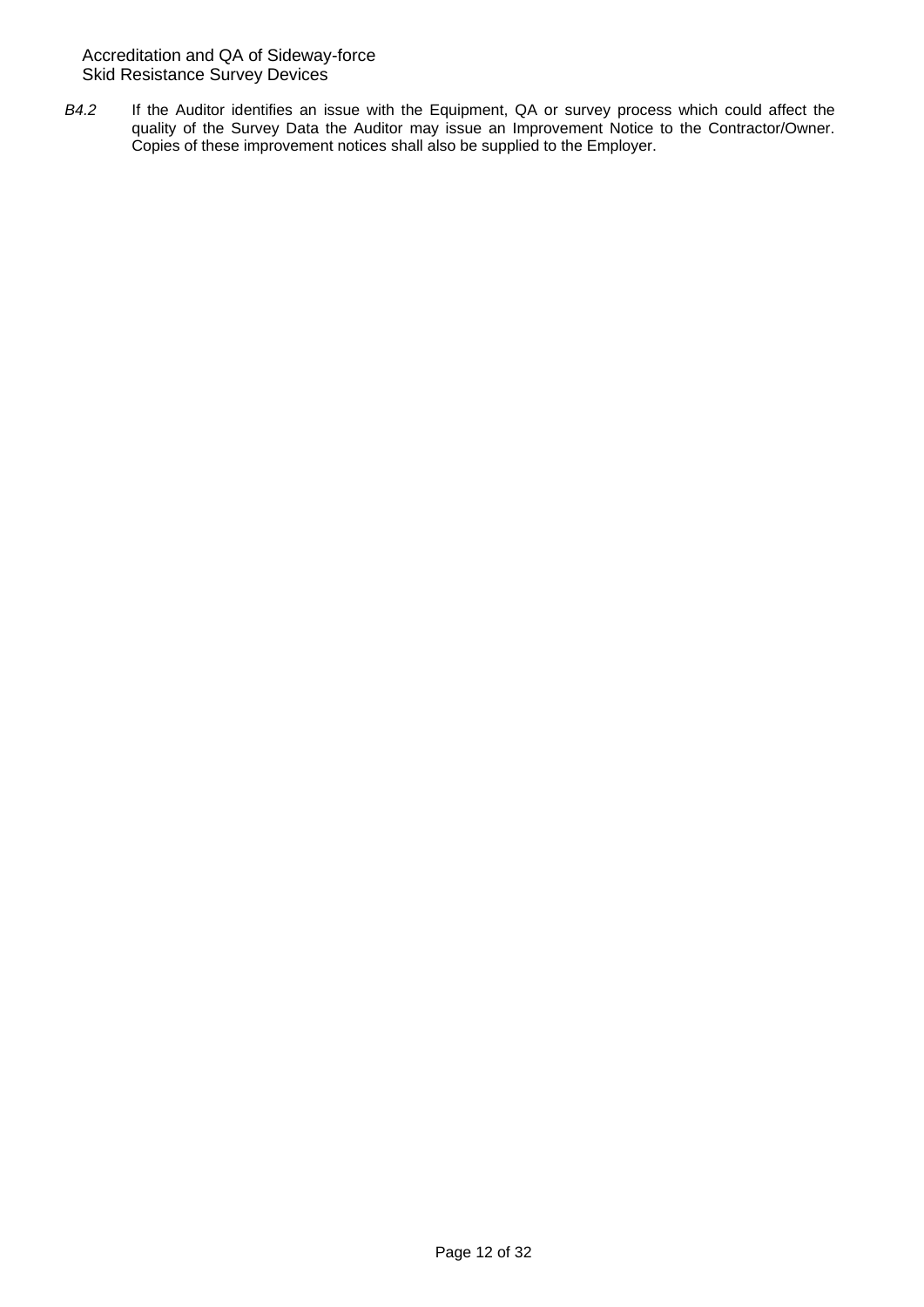## <span id="page-12-5"></span><span id="page-12-0"></span>*Section C* **Equipment**

## <span id="page-12-1"></span>*C.1* **Equipment requirements**

*C1.1* The specification for measurement of skid resistance by the sideway-force method is given in the Design Manual for Roads and Bridges (DMRB); CS 228 Skidding Resistance.

## <span id="page-12-2"></span>*C.2* **General Description**

*C2.1* The Equipment comprises of a sideway-force skid resistance System combined with a distance measurement System and water delivery System. The Equipment is further described and defined in CS 228 and in BS 7941-1.

## <span id="page-12-3"></span>*C.3* **Additional Components**

- *C3.1* Some Employers may require the data to be spatially referenced and, therefore, the Equipment may also include a 3D Spatial Coordinate measurement System (e.g. GPS).
- *C3.2* It is considered best practice to include a calibrated System for air temperature measurement. The System may be incorporated into the Equipment or as a separate device. This System would allow the operator to check to see if the temperature is above the minimum testing level (i.e. to avoid the risk of leaving ice on the road).
- *C3.3* Equipment should be fitted with a System to automatically identify section change points (e.g. using automatic detection of retro reflective markers); these allow for more accurate calibration of the distance measurement System of the Equipment. In addition automatic detection allows for more robust tests of the distance measurement System (due to removal of operator error). Some Employers may require mandatory installation of a System which achieves this.

## <span id="page-12-4"></span>*C.4* **Calibration of the Equipment**

- *C4.1* Sections D, E, and F of this document describe the Accreditation and QA processes to be applied to test and monitor the performance of the Equipment. The tests assume that any day to day or longer term calibration required to ensure the ongoing performance of the equipment has been carried out by the Contractor, Equipment Developer or System Developer as appropriate. Particular Systems or Components of the Equipment which are known to require Calibration include:
	- Horizontal and vertical Load cells.
	- Horizontal force calibration rig.
	- Distance measurement System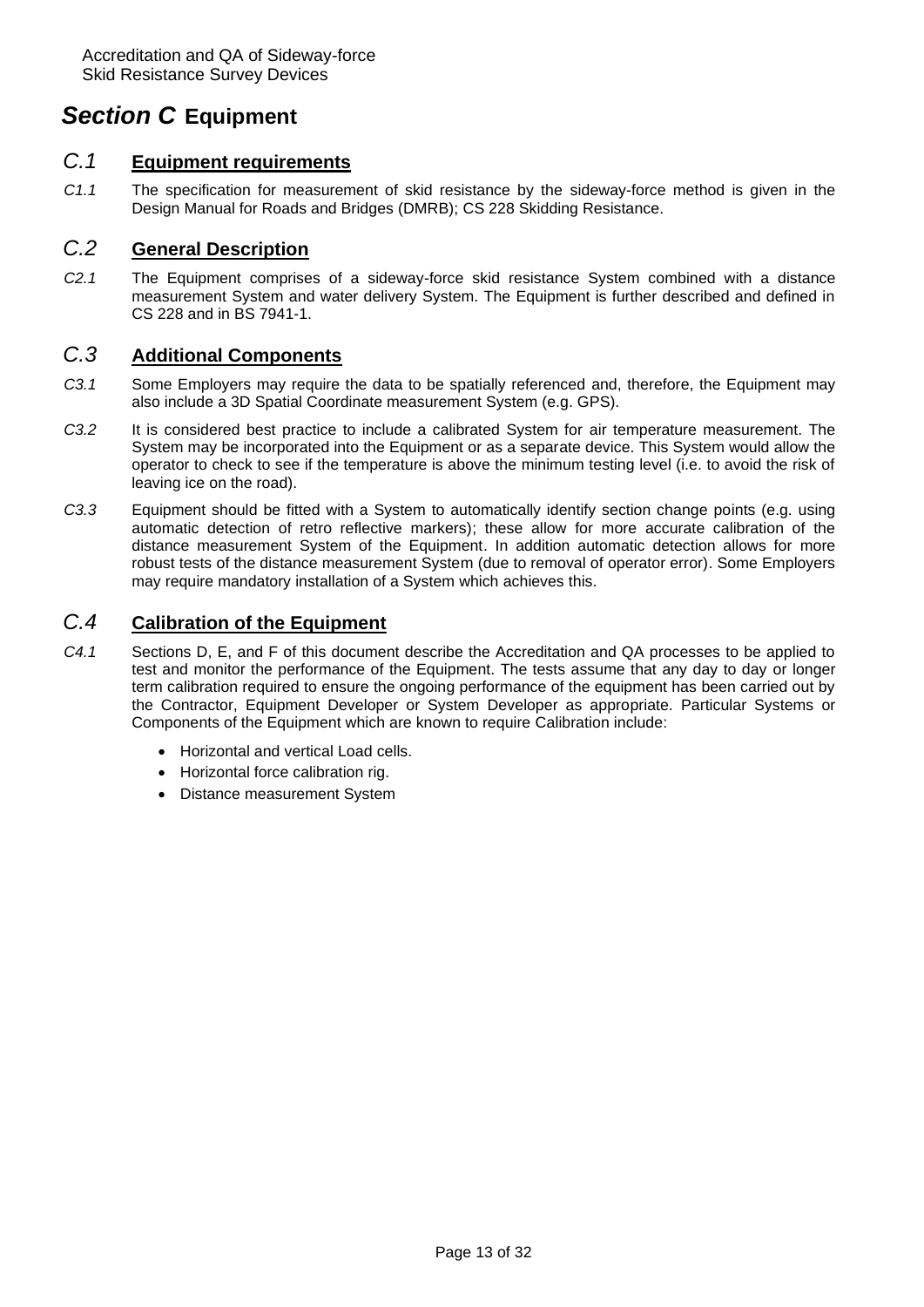## <span id="page-13-4"></span><span id="page-13-0"></span>*Section D* **Accreditation**

## <span id="page-13-1"></span>*D.1* **Introduction**

- *D1.1* The purpose of an Accreditation Trial is to ensure that the Equipment is capable of measuring and reporting the Survey Data consistently under controlled conditions. It should also demonstrate that the Contractor is able to operate the Equipment in order to produce consistent and reliable Survey Data. The results from the Accreditation Trial shall also show that all accredited Equipment are consistent within defined tolerances.
- <span id="page-13-5"></span>*D1.2* Equipment shall require Accreditation if one or more of the following conditions are met:
	- The Equipment is new, or has not previously been Accredited to this specification or an earlier version of this specification.
	- Equipment Accredited to this specification has changed ownership and the new Owner does not currently operate any Equipment Accredited to this specification.
	- Equipment previously Accredited has lapsed in its Accreditation status.

## <span id="page-13-2"></span>*D.2* **Accreditation**

- *D2.1* Following completion of an Accreditation Trial the Auditor shall issue Accreditation Certificates showing the performance achieved by the Equipment. The Certificate should expire 13 months from the Trial date.
- *D2.2* If the Equipment has met the mandatory criteria of the Accreditation Trial, but performance of the Equipment is not suitable in other aspects, then the Auditor shall also issue an Improvement Notice as detailed in [Section H.](#page-25-2)
- *D2.3* Once the Equipment has been accredited it shall require Re-accreditation on expiry of the Accreditation Period. This can be obtained by successfully completing a Re-accreditation Trial.

## <span id="page-13-3"></span>*D.3* **The Accreditation Trial**

- *D3.1* Prior to an Accreditation Trial, pre-approval of any Equipment meeting the criteria in [D1.2](#page-13-5) is required. The Owner shall provide details of their Equipment to the Auditor so that the Auditor can confirm it is eligible to attend the trial based on the specification given in [Section C](#page-12-5) and can detail any additional assessments that shall be required. The Auditor may charge a supplementary fee for these additional assessments.
- *D3.2* Following the successful completion of the pre-approval stage the Equipment shall then be deemed to be authorised to take part in an Accreditation Trial.
- *D3.3* The structure, criteria and requirements for an Accreditation Trial are exactly the same as those used for a Re-accreditation Trial. Therefore reference shall be made to [Section E](#page-14-5) for full details of the Accreditation Trial, including criteria and requirements.
- *D3.4* The main difference between an Accreditation Trial and a Re-accreditation Trial is that any Equipment undertaking an Accreditation Trial shall not be included in the Reference Data.
- *D3.5* Note that, as well as testing the Equipment, the Auditor may assess and provide feedback on the competence of drivers and operatives as part of the Accreditation Trial.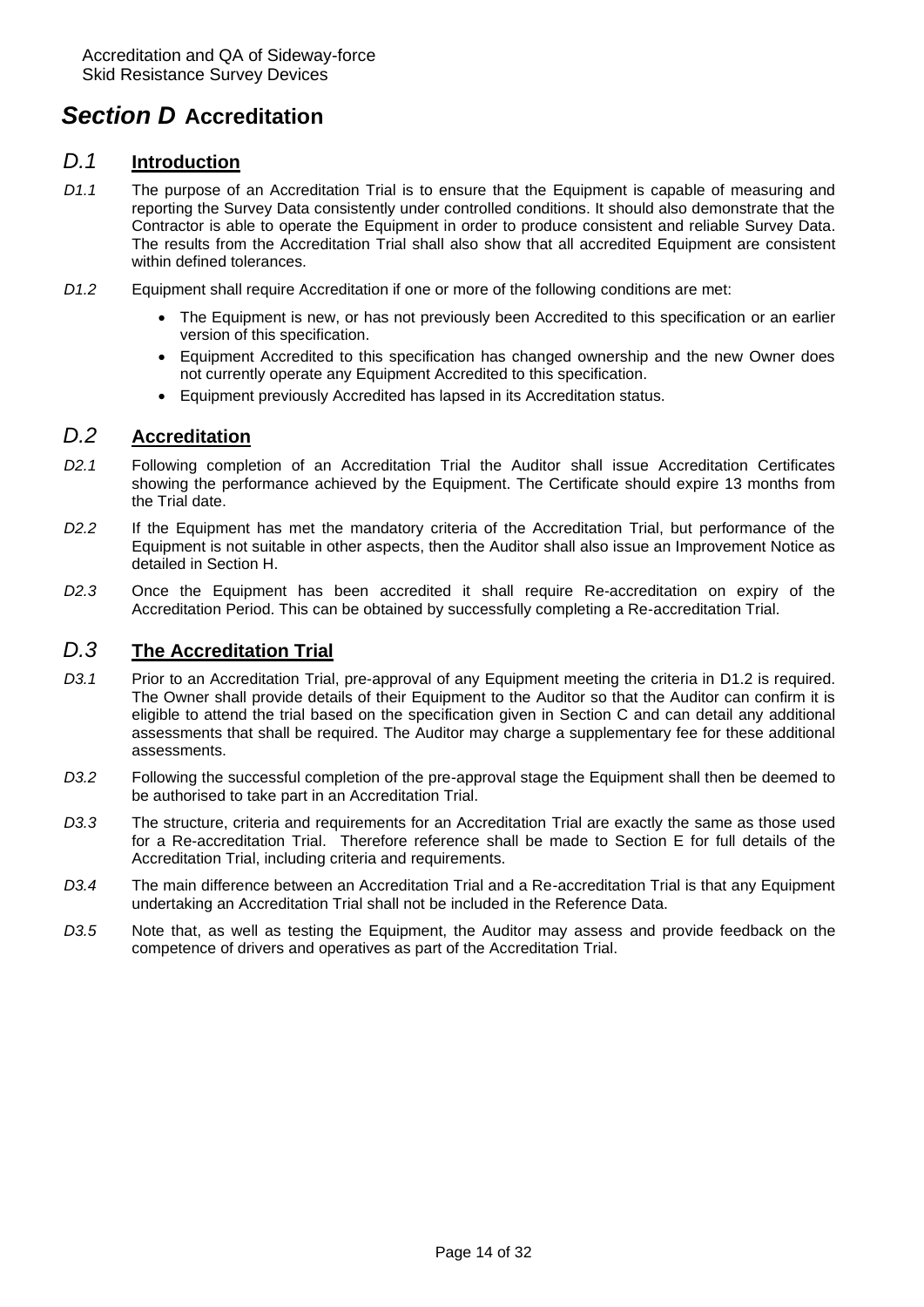## <span id="page-14-5"></span><span id="page-14-0"></span>*Section E* **Re-accreditation**

## <span id="page-14-1"></span>*E.1* **Introduction**

- *E1.1* Re-accreditation Trials should typically include:
	- Equipment Inspections, which comprise overall checks of the Equipment and its Systems.
	- Trials and assessment of Equipment against mandatory criteria.
	- Trials and assessment of Equipment against additional criteria.
	- Checking of file formats
- *E1.2* Requirements for the test site and the required Reference Data for a Re-accreditation Trial are given in [Appendix B.](#page-27-4)

## <span id="page-14-2"></span>*E.2* **Re-accreditation**

- *E2.1* Following completion of a Re-accreditation Trial the Auditor shall issue Accreditation Certificates showing the performance achieved by the Equipment. The Certificate should expire 13 months from the Trial date.
- *E2.2* If the Equipment has met the mandatory criteria of the Re-accreditation Trial, but the performance of the Equipment is not suitable in other aspects then the Auditor shall also issue an Improvement Notice as detailed in [Section H.](#page-25-2)
- *E2.3* Once the Equipment has been re-accredited it shall require a further Re-accreditation before expiry of the Accreditation Period. This can be obtained by successfully completing another Re-accreditation Trial.

## <span id="page-14-3"></span>*E.3* **Equipment inspection**

- *E3.1* Equipment shall be inspected to ensure that they are in a suitable condition to conduct the tests. Contractors should be provided with an inspection check sheet to complete and provide to the Auditor *in advance* of the Trial.
- *E3.2* Inspections shall include:
	- Water flow System (including verification of flow rate, nozzle alignment and general condition).
	- Verification of the test wheel weight.
	- Verifying that the Equipment is in good general mechanical order.
- *E3.3* During the trial the Auditor should confirm that the Contractors have undertaken the following calibrations:
	- Vertical load System
	- Horizontal load System

## <span id="page-14-4"></span>*E.4* **Running Trials**

#### *E4.1* **Overview**

*E4.1.1* As detailed in [Appendix B,](#page-27-4) trials shall be carried out on a test site separated into test stations, and laid out such that laps of the set of test sections can be undertaken by the Fleet for the purposes of repeating the measurements.

#### *E4.2* **Skid resistance testing – Mandatory Requirement**

- *E4.2.1* The assessment for skid resistance measurements is described below, and a worked example is provided in [Appendix C.](#page-29-2)
- *E4.2.2* Some Equipment may have skid resistance measurement Systems fitted to both the nearside and offside of the Equipment. If fitted then these systems should be assessed independently and given independent Accreditation results. This requires that suitable reference data is collected for both wheel paths or that the Equipment test on offset driving lines so that the test wheel traffics the same part of the test surface. The Auditor may specify that only one side of the Equipment will be assessed.
- *E4.2.3* The Equipment shall undertake laps so that the following criteria are met: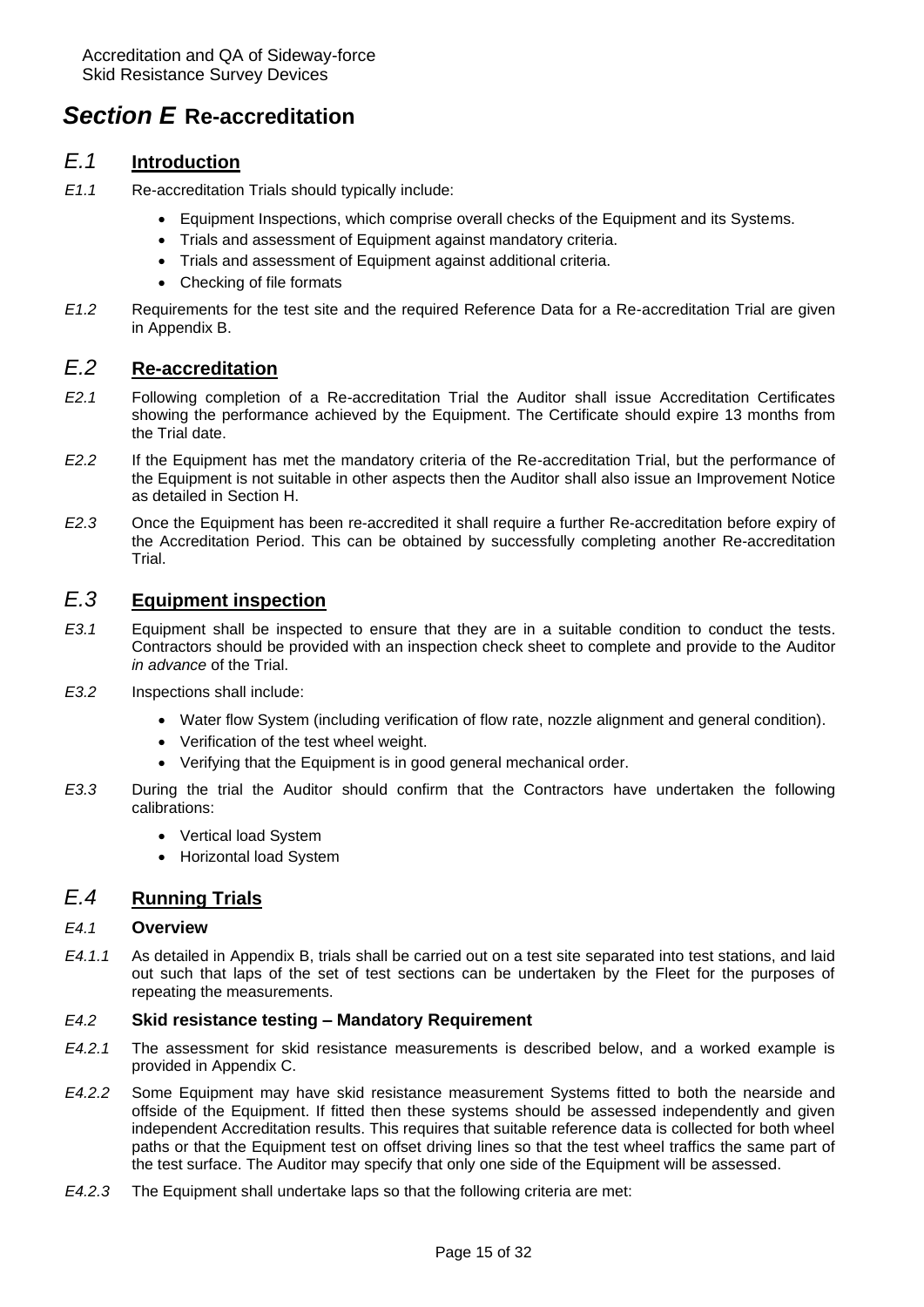- At least 3 laps are undertaken that comply with the requirements for Reference Data (see [Appendix B,](#page-27-4) [App B.3\)](#page-27-5).
- Survey data is collected at the target test speed.
- *E4.2.4* The Contractor shall supply the skid resistance measurements for their Equipment from each test lap in the file formats specified by the Auditor.
- *E4.2.5* The Auditor shall calculate:
	- The mean values for the Equipment for each 100m length test section or the length of the test section if shorter (averaging together the repeat measurements).
	- The standard deviation of these mean values for the Fleet and for all of the Equipment at the trial, referred to as the Fleet between-Equipment standard deviation (BESD) and the Trial BESD. These values shall be used to assess the consistency of the Equipment at the Trial.
	- The standard deviation of the skid resistance values between runs for the Equipment for 100m lengths (or the length of the test section if shorter). This data is referred to as the between-run standard deviation (BRSD). These values shall be used to assess the repeatability of each individual Equipment.
- *E4.2.6* The BRSD assessment criterion is given in [Table 1.](#page-15-0) Where the BRSD criterion is exceeded, the data shall be examined for any obvious error, for example as a result of significant variation in test line, and if necessary individual runs on that section may be excluded from subsequent analysis. If Equipment consistently records data with unacceptable between-run standard deviation, the data from that Equipment shall be regarded as unacceptable.
- *E4.2.7* The Trial BESD shall be acceptable if it is below the criterion given in [Table 1.](#page-15-0) If the Trial BESD exceeds this criterion then the data shall be further examined to identify outlying Equipment. This should include examining the fleet BESD and data from individual Equipment. Outlying Equipment shall be rejected and the data reassessed until the performance is acceptable.
- *E4.2.8* In addition, any Equipment that deviates by more than 3 times the BESD criterion from the Fleet mean shall be rejected. Any Equipment that is between two and three times the BESD criterion from the all-Equipment mean shall be subject to further investigation.
- <span id="page-15-0"></span>*E4.2.9* The data from any Equipment rejected due to the BRSD, BESD or otherwise identified as an outlier shall not be used in the calculation of the Reference Data [\(App B.3.1\)](#page-27-6).

| <b>Parameter</b>                                                                 | <b>Acceptability Limit</b>              |
|----------------------------------------------------------------------------------|-----------------------------------------|
| Between run standard deviation (BRSD)                                            | Investigate if >3 SR on 100m<br>lengths |
| Between Equipment standard deviation (BESD)<br>on closed site (e.g. test track)  | ≤2.7 SR                                 |
| Between Equipment standard deviation (BESD)<br>on live site (e.g. network route) | $\leq$ 2.8 SR                           |

| Table 1 – Acceptance Criteria for Skid resistance measurements |
|----------------------------------------------------------------|
|----------------------------------------------------------------|

- *E4.2.10* The Auditor should also review the vertical load Parameter in the data collected at the trial with the aim to identify anomalies and to develop tests for this Parameter to be included in future specifications. If the Auditor identifies anomalies in this data, this may lead to additional testing of Equipment, Accreditation for Equipment being withheld and/or issuing of Improvement Notices (see [Section H\)](#page-25-2).
- *E4.2.11* In addition to the above assessments the Auditor should review the profiles of the Survey Data over the site for each Equipment and investigate any anomalies. Based on the results of the investigation the Auditor may withhold Accreditation for Equipment and/or issue an Improvement Notice as detailed in [Section H.](#page-25-2)

#### *E4.3* **Vehicle Speed – Mandatory Requirement**

- *E4.3.1* The assessment of vehicle speed is split into two parts:
	- The speed recorded by the Equipment compared with the independently measured speed
	- The speed recorded by the independent measure compared with the required target survey speed.
- *E4.3.2* The test shall be carried out on at least 3 test laps at each target survey speed.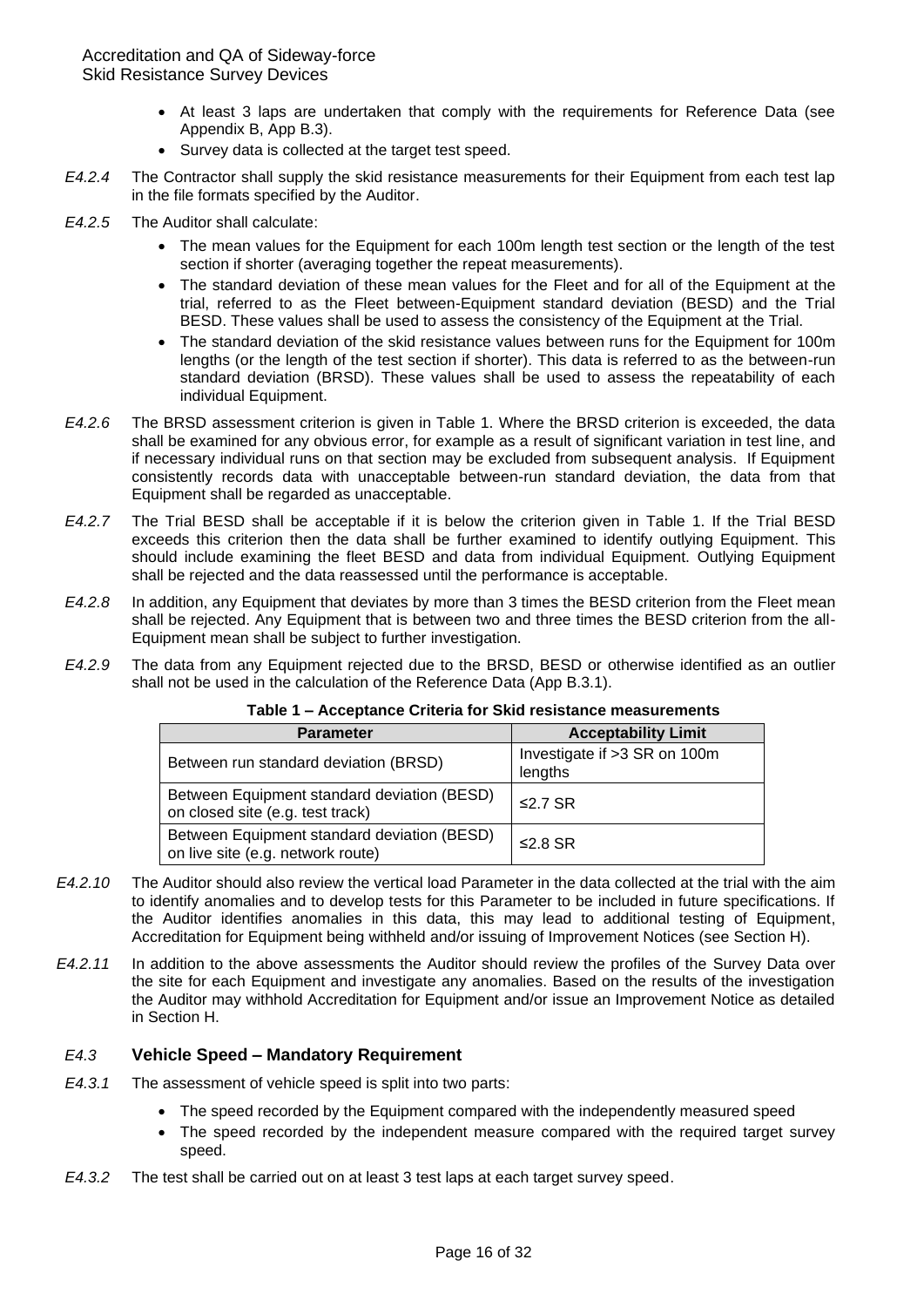<span id="page-16-0"></span>*E4.3.3* The acceptance criteria for vehicle speed measurement are given in [Table 2.](#page-16-0)

| <b>Parameter</b>                          | <b>Acceptability Limit</b>                       |
|-------------------------------------------|--------------------------------------------------|
| Vehicle Speed recorded by the Equipment   | ≥80% within $±$ 1km/h of the                     |
| compared to independent measure           | independently measured speed                     |
| Vehicle speed recorded by the independent | $\geq$ 80% within $\pm$ 3km/h of required target |
| measure compared to the target speed      | speed                                            |

#### **Table 2 – Acceptance Criteria for Vehicle Speed Measurement**

#### *E4.4* **Location Referencing – Distance Criteria**

- *E4.4.1* The Accreditation of distance measurement shall be carried out using at least 6 measurements of distance made using the Equipment.
- <span id="page-16-3"></span>*E4.4.2* There are three mechanisms for recording location referencing points in the survey data:
	- Push button entry relies on the survey operator pushing a button to enter the location of the point manually.
	- Automatic marker uses a system which automatically detects the markers.
	- OSGR fitted utilises the coordinate data to identify the elapsed chainage of the location reference points within the survey data.
- *E4.4.3* The push button entry approach will include some operator error and therefore it is expected that Equipment using this approach will be less accurate than the other methods. The criteria applied to the test measurements for the push button and automatic markers are given in [Table 3.](#page-16-1)

#### <span id="page-16-1"></span>**Table 3 – Criteria for measurement of distance travelled for repeatability and reproducibility**

| <b>Parameter</b>  | <b>Push button entry</b> | <b>Automatic markers</b><br>(where available) |  |
|-------------------|--------------------------|-----------------------------------------------|--|
| Distance measured | $\geq$ 80% within 5m     | ≥80% within 2m                                |  |

*E4.4.4* If the Survey Contractor will be supplying data to a Customer with OSGR fitted location reference points then the original survey data for these Equipment (i.e. not OSGR fitted) shall be assessed on the automatic markers criteria (regardless of the marker entry method used during the survey).

#### *E4.5* **Test wheel weight**

- *E4.5.1* The Accreditation of test wheel weight shall be carried out using at least 3 measurements. There can be a tendency for the shaft bearings to stick slightly when the wheel is first lowered (without the shaking action that would be experienced on the moving vehicle at the start of a survey run). For this reason, the assessment shall be carried out after the bearings have been released (achieved by applying foot pressure to the wheel arm bearing and "bouncing" the back-plate against the suspension damper and spring).
- *E4.5.2* For this assessment the test wheel shall be raised/lowered and the "un-bounced" measurement taken. The System shall then be bounced and the "bounced" measurement taken. This process shall be repeated until at least 3 sets of measurements have been taken. The Auditor should review the differences between the bounced and un-bounced values and the ranges for the three sets of measurements. The "bounced" measurements made shall be averaged together and the criteria applied are given in [Table 4.](#page-16-2)

| Table 4 - Criteria for test wheel weight |  |  |  |  |
|------------------------------------------|--|--|--|--|
|------------------------------------------|--|--|--|--|

<span id="page-16-2"></span>

| <b>Parameter</b>            | <b>Acceptability Limit</b> |
|-----------------------------|----------------------------|
| "Bounced" test wheel weight | $200\pm8k$ g               |

### *E4.6* **Water flow**

*E4.6.1* The water delivery system shall be inspected and checked to confirm that the Equipment is delivering water at an acceptable rate and to the correct position on the road surface. The water flow delivery system is required to achieve a target water film thickness of 0.5mm at 50km/h. Due to differences in design (e.g. position of the nozzle) the target flow rate to achieve this will differ between Equipment. The target flow rate for each Equipment shall be determined (through consultation between the Auditor and the Developer). Each Equipment shall be tested to confirm that the flow rate supplied is within the criteria given in [Table 5.](#page-17-1) In the cases where the Equipment incorporates a speed controlled water flow system, the flow rate will be assessed using both 50km/h and 80km/h test pulses.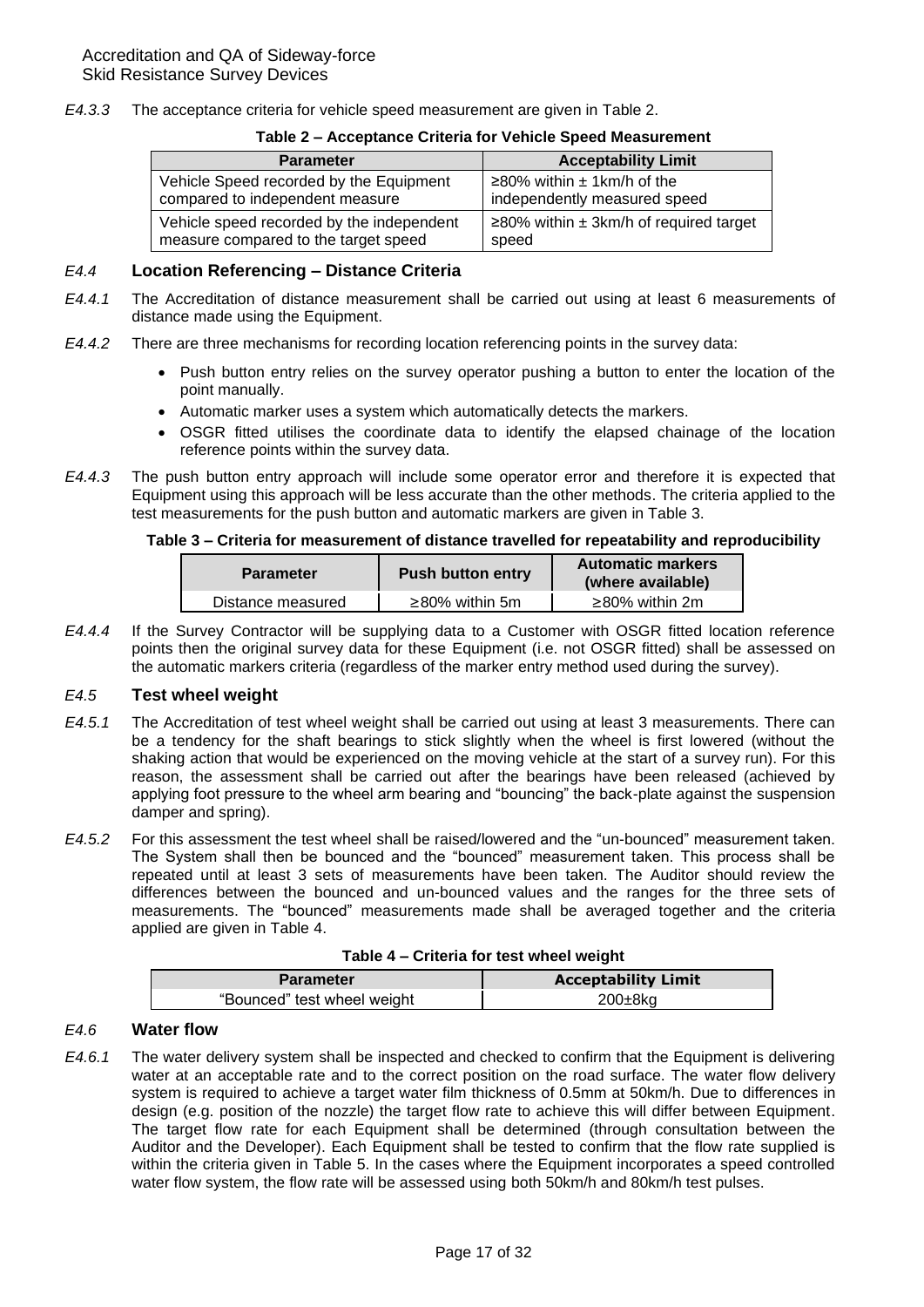| Table 5 – Criteria for water flow rate |  |
|----------------------------------------|--|
|----------------------------------------|--|

<span id="page-17-1"></span>

| <b>Parameter</b> | <b>Acceptability Limit</b>         |  |
|------------------|------------------------------------|--|
| Water flow rate  | Within 10% of the target flow rate |  |

## <span id="page-17-0"></span>*E.5* **Additional Tests**

#### *E5.1* **Overview**

- *E5.1.1* This sub-section describes the additional criteria which may be assessed to provide additional information on the capabilities of the Equipment. These criteria are assessed as High, Medium and Low levels of performance. These criteria typically include the assessment of Systems not fitted to all Equipment and/or tests which are not as mature as the mandatory assessments. In future revisions to this document some or all of these criteria may become mandatory criteria.
- *E5.1.2* Some Employers may require a specific level of performance in some or all of these additional tests to carry out Accredited Surveys on their Network.

#### *E5.2* **Location Referencing – OSGR data**

- *E5.2.1* As noted in [E4.4.2](#page-16-3) there are three mechanisms for recording the location of location referencing points. The differences in these approaches result in different criteria for OSGR assessment. However, it is noted that automatic marker detection is normally not possible on a network route test and as such no automatic marker criteria are given for the network route.
- *E5.2.2* OSGR Systems shall be assessed using both the OSGR fitted criteria and the marker entry criteria (Push or Automatic) matching the method used during the survey. The criteria applied shall be noted on the Accreditation certificate. If the Survey Contractor does not supply OSGR fitted data, then the data will be fitted by the Auditor and noted as such on the Accreditation Certificate.
- *E5.2.3* OSGR data collected from the closed test sections shall be assessed using the criteria given in [Table](#page-17-2)  [6.](#page-17-2)

<span id="page-17-2"></span>

| <b>Performance level</b> | <b>Push button entry</b>       | <b>Automatic markers</b><br>(where available) | <b>OSGR</b> fitted             |
|--------------------------|--------------------------------|-----------------------------------------------|--------------------------------|
|                          | 90% within 5m<br>95% within 7m | 90% within 2m<br>95% within 4m                | 90% within 2m<br>95% within 4m |
| High                     | 100% within 20m                | 100% within 20m                               | 100% within 20m                |
|                          | 80% within 5m                  | 80% within 2m                                 | 80% within 2m                  |
| Medium                   | 90% within 7m                  | 90% within 4m                                 | 90% within 4m                  |
|                          | 100% within 20m                | 100% within 20m                               | 100% within 20m                |
| Low                      | 80% within 8m                  | 80% within 5m                                 | 80% within 5m                  |
|                          | 100% within 20m                | 100% within 20m                               | 100% within 20m                |
| Not suitable             | Otherwise                      | Otherwise                                     | Otherwise                      |

**Table 6 – Closed test section: Criteria for OSGR data of individual 10m data points**

<span id="page-17-3"></span>*E5.2.4* OSGR data collected from a live traffic route shall be assessed using the criteria given in [Table 7](#page-17-3)

**Table 7 – Live traffic route: Criteria for OSGR data of individual 10m data points**

| <b>Performance level</b> | <b>Push button entry</b> | <b>OSGR fitted</b> |
|--------------------------|--------------------------|--------------------|
| High                     | 90% within 12m           | 90% within 6m      |
|                          | 100% within 25m          | 100% within 20m    |
| Medium                   | 90% within 17m           | 90% within 12m     |
|                          | 100% within 25m          | 100% within 25m    |
| Low                      | 100% within 25m          | 100% within 25m    |
| Not suitable             | Otherwise                | Otherwise          |

*E5.2.5* The OSGR performance recorded on the Accreditation Certificate shall correspond to the lowest performance of all of the test sites used and the criteria applied, unless it is identified that some data should be disregarded. If any data is disregarded then this should be recorded on the Accreditation Certificate along with the reasons.

#### *E5.3* **Location Referencing – Altitude data**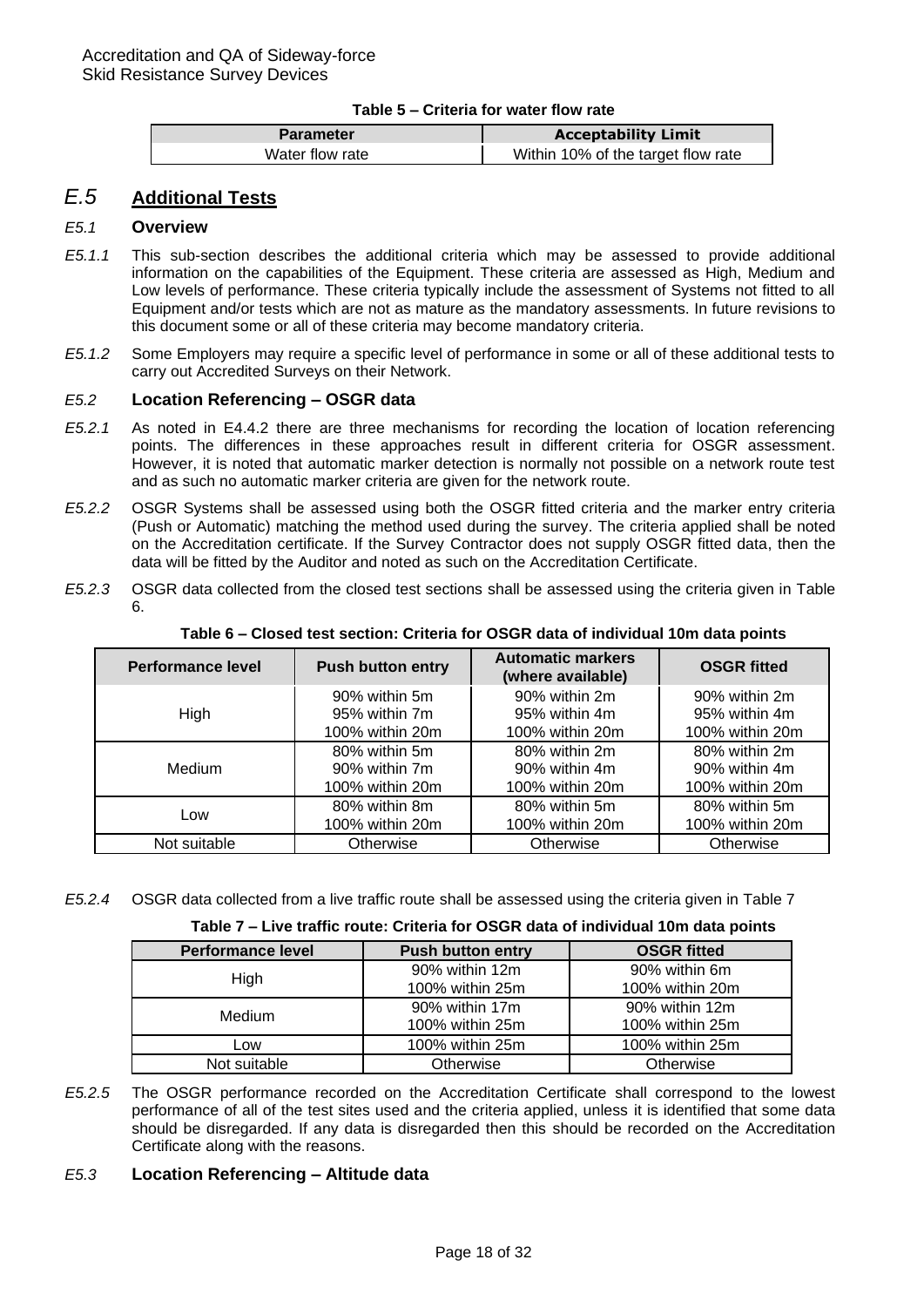<span id="page-18-1"></span>*E5.3.1* Altitude data collected shall be assessed using the criteria given in [Table 8.](#page-18-1)

| <b>Performance level</b> | Criteria        |
|--------------------------|-----------------|
|                          | 90% within 2m   |
| High                     | 95% within 5m   |
|                          | 100% within 20m |
|                          | 80% within 4m   |
| Medium                   | 90% within 6m   |
|                          | 100% within 20m |
| Low                      | 100% within 20m |
| Not suitable             | Otherwise       |

| Table 8 - Criteria for Altitude data of individual 10m data points |  |  |  |  |
|--------------------------------------------------------------------|--|--|--|--|
|--------------------------------------------------------------------|--|--|--|--|

## <span id="page-18-0"></span>*E.6* **Checking of file formats**

*E6.1.1* Some Employers require the production of data in specific data formats, for example Highways England requires data to be produced as Raw Condition Data (RCD) and Base Condition Data (BCD). Where required, Owners shall be asked to deliver accreditation data files in the required format. These should be assessed to determine whether the data are being correctly processed.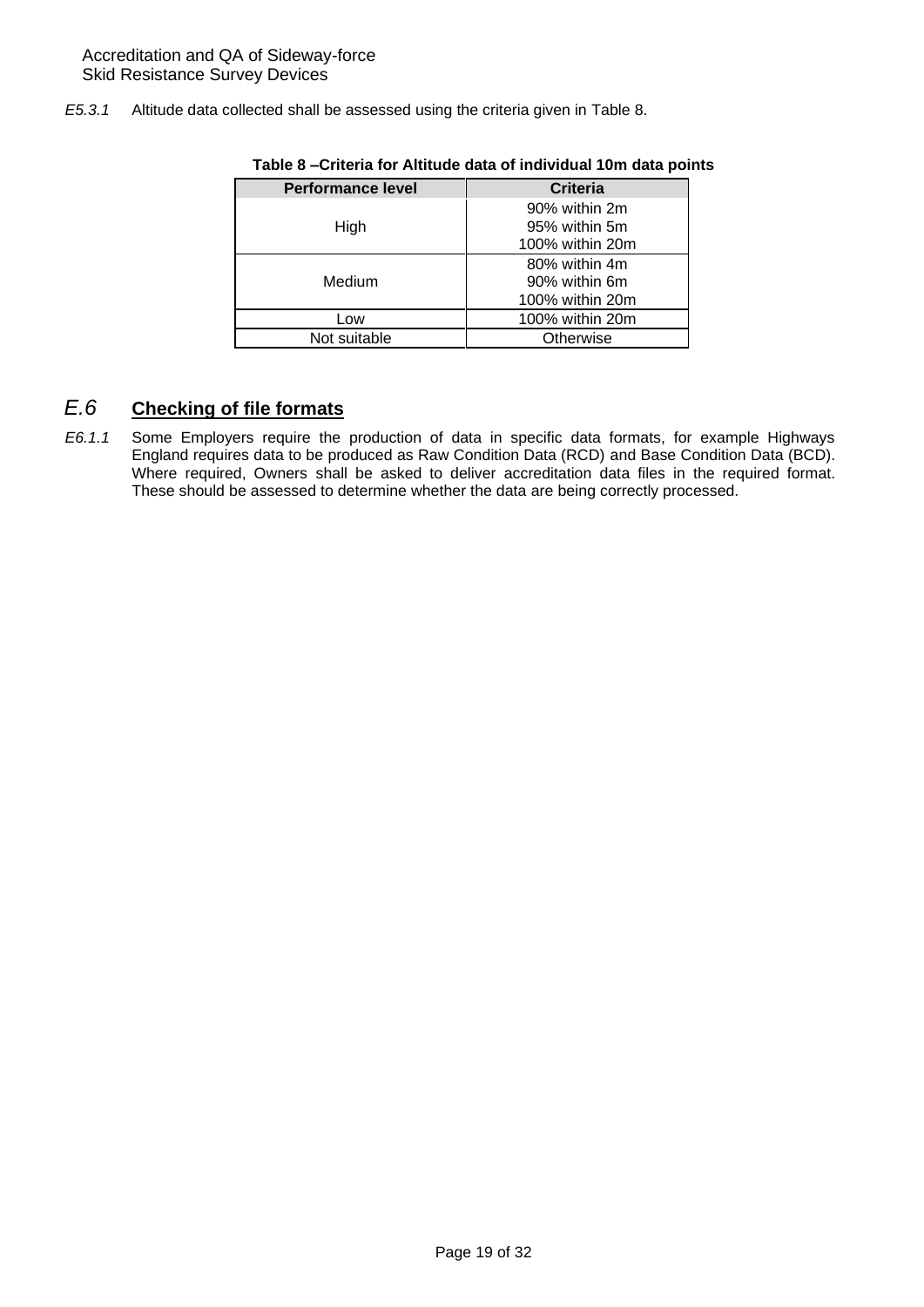## <span id="page-19-5"></span><span id="page-19-4"></span><span id="page-19-0"></span>*Section F* **Contractor's Quality Assurance**

## <span id="page-19-1"></span>*F.1* **Introduction**

- *F1.1* An on-going Quality Assurance regime shall be applied to ensure that the data provided by the Equipment remains valid throughout the Accreditation Period. In addition to the specific processes described below, the Contractor's effective and documented Quality Assurance regime should cover all aspects of the surveys including, but not limited to:
	- Equipment operation and maintenance
	- Calibration of the Equipment
	- Driver and operator training and instruction the Equipment should only be driven and operated by competent personnel
	- Survey operation and record keeping
	- Data recording, processing, and analysis
	- Delivery of Survey Data

## <span id="page-19-2"></span>*F.2* **Summary of the processes**

*F2.1* The following QA tests are required:

- Contractor's Calibration check within the defined time frame of the Accreditation/Reaccreditation Trial
- Contractor's Calibration check at the end of a Lay Off Period prior to conducting surveys
- Contractor's Calibration check no more than 30 days apart during the Period of Work
- Weekly check (no more than 7 days apart) during the Period of Work
- Contractor's Calibration Check before entering a Lay Off Period
- Daily Check every day testing is carried out
- *F2.2* The Contractor should also check that any other Systems/Components are working satisfactorily between calibrations (e.g. no damage to the water flow System).

## <span id="page-19-3"></span>*F.3* **The Contractor's Calibration Site and Primary Check Site(s)**

- *F3.1.1* The Contractor shall establish a number of fixed test sites to achieve the QA test programme. This shall include a Contractor's Calibration site, and may optionally include Primary Check Site(s). The sites chosen by the Contractor should be reported to the Auditor. The sites may be subject to monitoring by the Auditor at any time.
- *F3.2* If the condition of a test site is affected by maintenance or other external factors at any time, the Contractor should notify the Auditor. The Contractor may be required to establish the changed characteristics of the site by repeated testing, or to establish another site as agreed with the Auditor.
- *F3.3* The Contractor should consult the local highway authority responsible for the test site location and obtain its agreement before making any marking on or modification of the site.
- *F3.4* A summary of the requirements for the sites required for QA is given in [Appendix D.](#page-31-2)

#### *F3.5* **Contractor's Calibration site**

- *F3.5.1* The Contractor's Calibration site provides a reference site for monitoring the performance of the Equipment since the last successful Accreditation or Re-accreditation of the Equipment.
- *F3.5.2* Typically the Contractor's Calibration site would be a single site close to the Contractor's base where measurements can be taken safely and without unreasonable disruption to other users of the site. The site should contain:
	- At least two lengths providing significantly different levels of skid resistance.
	- A length of at least 400m of straight and level pavement for the assessment and calibration of distance measurements.
- *F3.5.3* It may be necessary to form the Contractor's Calibration site from 2 or more locations to meet these requirements.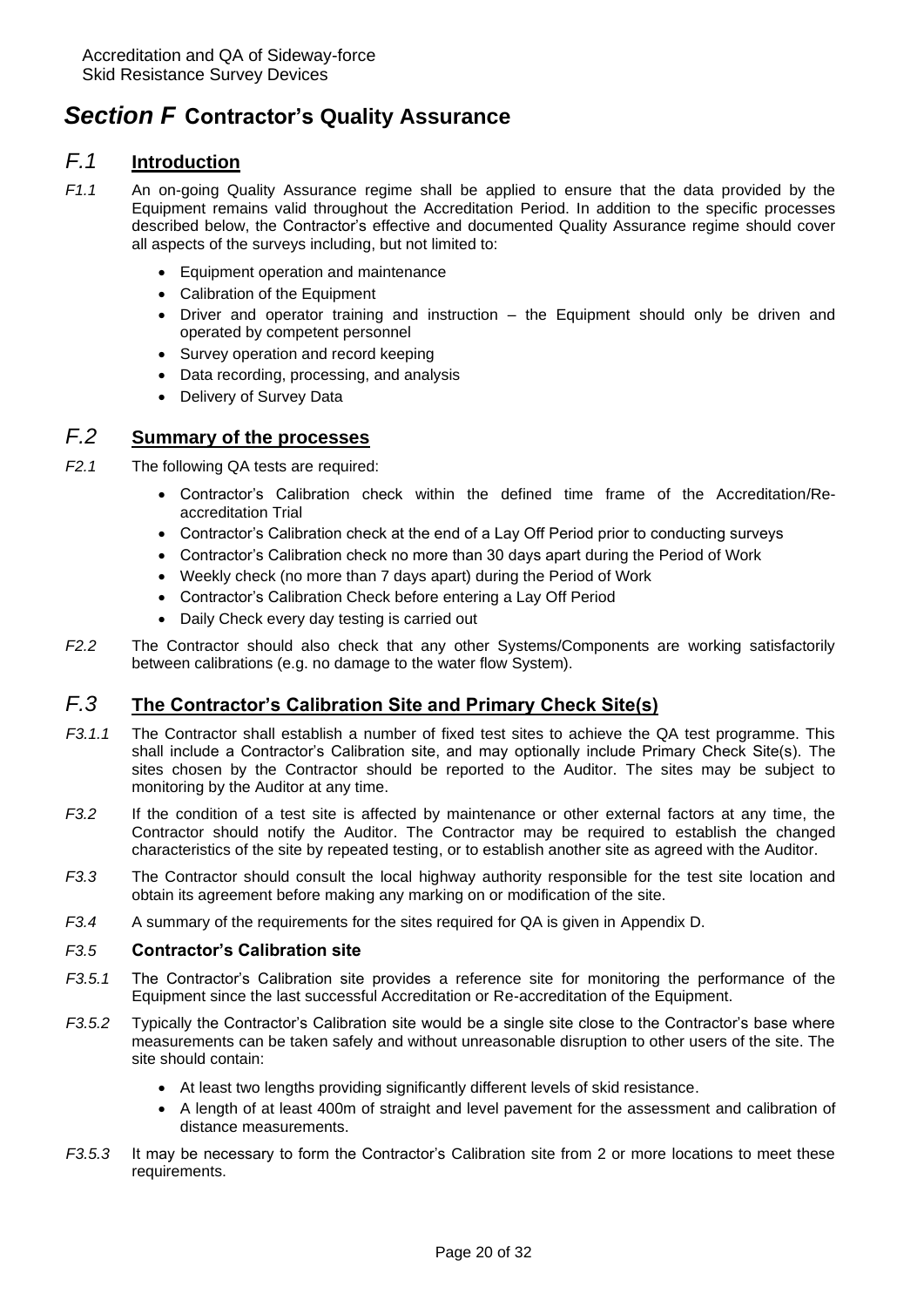- *F3.5.4* To obtain skid Reference Data for the site, a reference survey should be carried out on the site with the Equipment within 7 days of successfully carrying out an Accreditation/Re-accreditation Trial.
- *F3.5.5* Locational reference data should be obtained on the site in the form of the length measured to an accuracy of ±0.5m, using steel tape or other reliable device. The OSGR co-ordinates of the site should also be accurately recorded if an OSGR System is fitted to the Equipment.
- *F3.5.6* The test site Reference Data shall include all of the Survey Data and derived Parameters required for the corresponding QA test (see [Table 9\)](#page-21-0).
- *F3.5.7* The Survey Data obtained from the reference survey shall constitute the test site Reference Data. The Contractor should build up a "historical data set" which can include data collected in the current and previous years whilst conducting Accredited Surveys.
- *F3.5.8* The Contractor should carry out more than one survey at the test site when collecting the Reference Data as a measure of consistency and repeatability.
- *F3.5.9* In some cases it may be necessary or desirable to establish a new Contractor's Calibration Site. This shall be done by collecting Reference Data for the new site within a maximum of 7 days of a successful completion of a Check on the existing site but ideally on the same day.

#### *F3.6* **Primary Check Site(s)**

- *F3.6.1* The aim of the Primary Check Sites is to provide a controlled reference site(s) for the Weekly Check.
- *F3.6.2* The Primary Check site(s) should be a site where measurements can be taken safely and without unreasonable disruption to other users of the site. The site should contain:
	- At least two lengths providing significantly different levels of skid resistance.
	- A length of at least 400m of straight and level pavement for the assessment of distance measurements.
- *F3.6.3* It may be necessary to form the Primary Check site from 2 or more locations to meet these requirements.
- *F3.6.4* For operational convenience the Contractor may, if it desired, set up a number of Primary Check Sites. These can be established throughout the year and at different geographical locations within the UK.
- *F3.6.5* To obtain skid Reference Data for the site, a reference survey should be carried out on the site with the Equipment within 7 days of a successful survey of the Contractor's calibration Site.
- *F3.6.6* Location reference data should be obtained on the site in the form of the length measured between known points. This can be obtained using the distance measurement System on the Equipment during the reference survey.
- *F3.6.7* The test site Reference Data shall include all of the Survey Data and derived Parameters required for the corresponding QA test (see [Table 9\)](#page-21-0).
- *F3.6.8* The Survey Data obtained from the reference survey will constitute the test site Reference Data. The Contractor should build up a "historical data set" which can include data collected in the current and previous years whilst conducting Accredited Surveys.
- *F3.6.9* The Contractor should carry out more than one survey at the test site when collecting the Reference Data as a measure of consistency and repeatability.

## <span id="page-20-0"></span>*F.4* **Contractor's Calibration Check**

#### *F4.1* **Overview**

- *F4.1.1* The aim of the Contractor's Calibration Check is to provide long term monitoring of the Equipment and to check the performance of the Equipment since the last Accreditation/Re-accreditation trial. The Contractor's Calibration Check may also incorporate the calibration of the location referencing System if required.
- *F4.1.2* During the Period of Work, Contractor's Calibration Checks shall be carried out no more than 30 days apart.
- *F4.1.3* As part of the Contractor's Calibration Check, the Contractor should also carry out a visual inspection of the Equipment for any obvious mechanical defects and that the Equipment and all of its Systems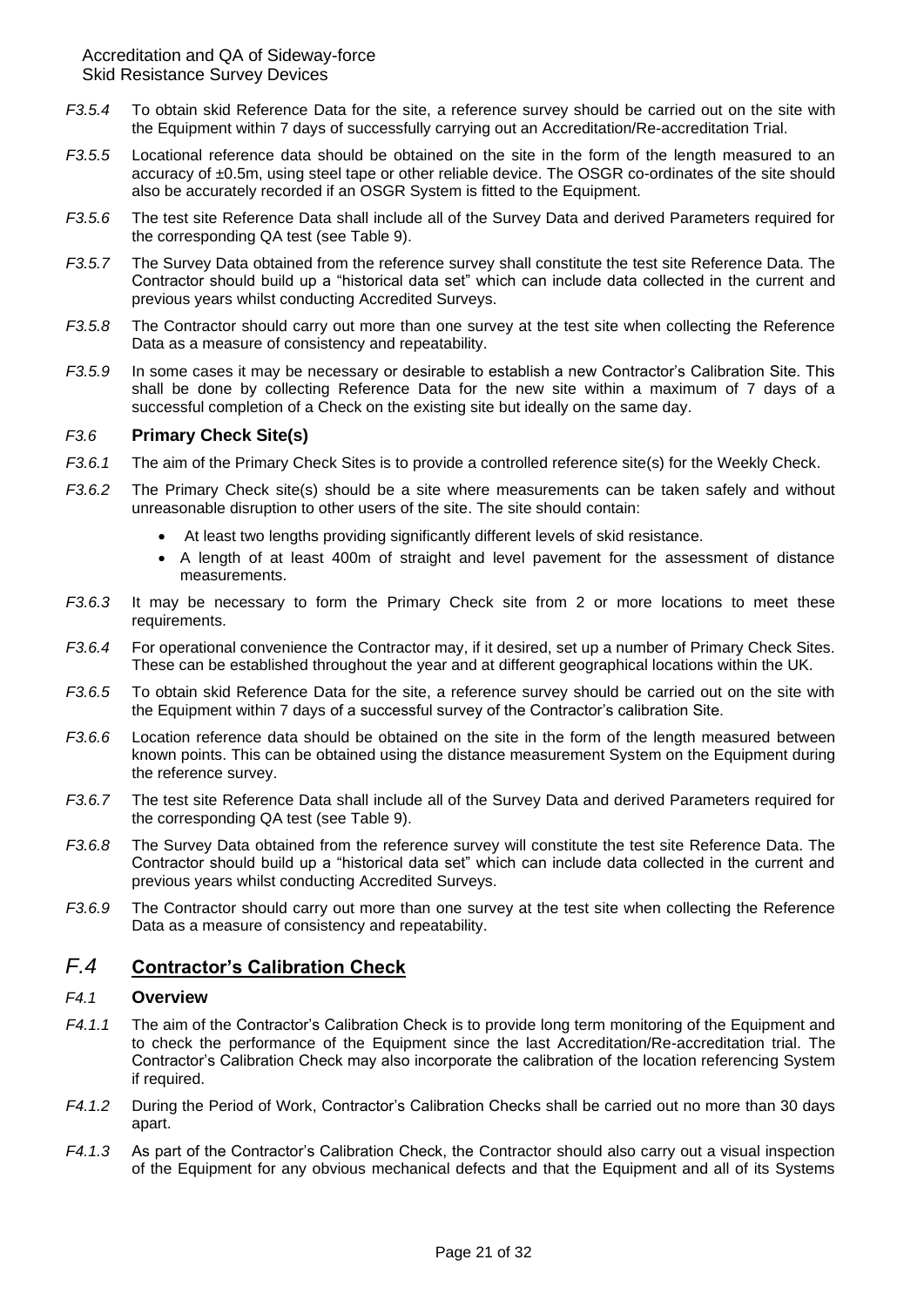are operating correctly. The checks should ensure the Equipment is correctly configured for the survey to be undertaken.

#### *F4.2* **Test process – Vertical Load System**

*F4.2.1* The Contractor shall undertake a calibration of the Vertical Load System as per the Developer's instructions.

#### *F4.3* **Test process – Distance measurement**

*F4.3.1* The Contractor shall undertake a check of the distance measurement System. This shall be achieved by measuring the test length with the Equipment and comparing the results to the Reference Data. The distance measurement System is required to provide the same performance band achieved at the Accreditation/Re-accreditation Trial. If the measurements are not within these requirements then the device shall be re-calibrated and the performance check repeated.

#### *F4.4* **Test process – Skid resistance and OSGR**

*F4.4.1* The Contractor shall survey the selected test site and process the Survey Data to obtain the Parameters listed in [Table 9](#page-21-0) (for the applicable Systems). The Contractor shall then compare the Survey Data and derived Parameters against the Reference Data set and other relevant data collected for the site whilst under accredited status.

<span id="page-21-0"></span>

| Parameter                                   | <b>Units</b> | <b>Reporting Interval</b>                                                                  |  |
|---------------------------------------------|--------------|--------------------------------------------------------------------------------------------|--|
| <b>Skid Resistance</b>                      | <b>SR</b>    | Average for each test section (it is<br>recommended that the 10m data is<br>also examined) |  |
| National Grid Co-ordinates at marker points | m            |                                                                                            |  |
| Horizontal offset at marker points          |              | Start and end of each section, and<br>any other marker points on the site                  |  |
| Altitude offset at marker points            |              |                                                                                            |  |
| National Grid Co-ordinates at 10m intervals |              |                                                                                            |  |
| Horizontal offset at 10m intervals          | m            | For each 10m data point                                                                    |  |
| Altitude offset at 10m intervals            |              |                                                                                            |  |

**Table 9 - Parameters to be calculated for the Contractor's Calibration Check**

*F4.4.2* It is expected that the skid resistance measurements collected on test sites will not necessarily be the same at every visit (for example, they will change due to seasonal variation). With no absolute reference measurement of skid resistance the assessment of the results is not straightforward. The Contractor is expected to have a basic understanding of the behaviour of skid resistance and the Equipment to determine that the skid resistance measurements are "sensible" when compared to the reference (and other relevant data from the site) and taking into consideration all variables (such as time of year). However some guidance for the assessment of skid resistance is given in [Table 10.](#page-21-1)

| Table 10 – Criteria for the Contractor's Calibration Check |  |
|------------------------------------------------------------|--|
|------------------------------------------------------------|--|

<span id="page-21-1"></span>

| <b>Parameter</b>       | Units     | Guidance criteria                                                      |
|------------------------|-----------|------------------------------------------------------------------------|
| <b>Skid Resistance</b> | <b>SR</b> | Within 5 SR of previous results and consistent<br>with expected trends |

- *F4.4.3* The OSGR and altitude System (if fitted) shall provide the same performance band as achieved at the Accreditation/Re-accreditation trial, using the live traffic route criteria (see [Table 7](#page-17-3) and [Table 8\)](#page-18-1).
- *F4.4.4* If a deviation from the expected performance trend is noted then the survey of the site shall be repeated. If after three repeat runs, the differences still exist then the Auditor shall be immediately informed, and no further Accredited Surveys carried out until a resolution of the issue has been successfully demonstrated to the Auditor. The results of all surveys by the Equipment since the last previous successful Weekly Check are then considered suspect.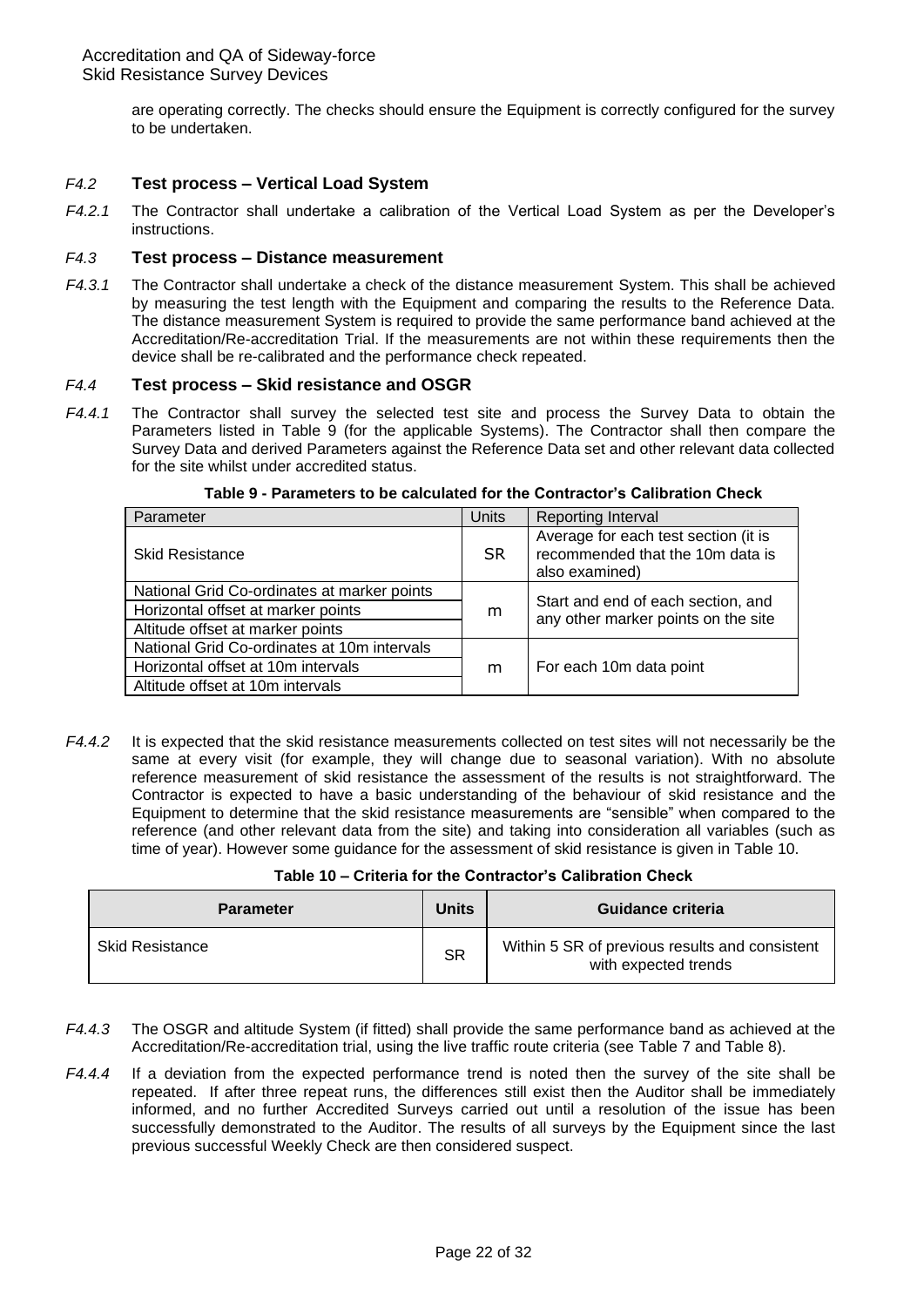*F4.4.5* The Contractor shall undertake an investigation to identify the source of error and, once identified and resolved, demonstrate acceptable performance through a successful QA check (level of which is to be agreed with the Auditor).

#### *F4.5* **Reporting**

- *F4.5.1* All Contractor's Calibration Check reports shall be supplied to the Auditor within 14 days of completion of the survey.
- *F4.5.2* The Survey Data for the Contractor's Calibration Check shall be retained by the Contractor and Owner (if different) for examination by the Auditor if required. Any Contractor's Calibration Check Survey Data requested by the Auditor should be provided within 14 days of receipt of the request.

## <span id="page-22-0"></span>*F.5* **Weekly checks (at least every 7 days)**

#### *F5.1* **Overview**

- *F5.1.1* The aim of the Weekly Check is to provide a check on the medium term skid resistance data trending of the Equipment and to check that the calibration of the distance measurement and OSGR systems remain valid.
- *F5.1.2* Weekly Checks shall be carried out during the Period of Work and be no more than 7 days apart. The site used for this check shall be either the Contractor's Calibration Site or one of the Primary Check Sites.
- *F5.1.3* As part of the Weekly Check, the Contractor should also carry out a visual inspection of the Equipment for any obvious mechanical defects and that the Equipment and all of its Systems are operating correctly. The checks should ensure the Equipment is correctly configured for the survey to be undertaken.

#### *F5.2* **Test process – Distance measurement**

*F5.2.1* The Contractor shall undertake a check of the distance measurement System. This shall be achieved by measuring the test length with the Equipment and comparing the results to the Reference Data. The distance measurement System shall provide the same performance as achieved at the Accreditation/Re-accreditation Trial. If the measurements are not within these requirements then the device shall return to the Contractor's Calibration site to be re-calibrated and a check on the performance repeated.

#### *F5.3* **Test process – Skid resistance and OSGR**

*F5.3.1* Tests for the skid resistance and OSGR data are the same as for the Contractor's Calibration Check.

#### *F5.4* **Reporting**

*F5.4.1* The records of the Weekly Checks shall be maintained by the Contractor for examination by the Auditor as required. Any Weekly Checks records requested should be provided to the Auditor within 14 days.

## <span id="page-22-1"></span>*F.6* **Daily Check**

#### *F6.1* **Overview**

*F6.1.1* The aim of the Daily Check is to provide a check on the operational capacity the Equipment.

#### *F6.2* **Test process**

- *F6.2.1* A Daily check shall be conducted each day before conducting a survey. Checks and calibrations that shall be carried out include (but are not limited to);
	- Calibration of horizontal load cell
	- Calibration check on vertical load measurement System
	- Check on vehicle tyre and test tyre pressures
	- Check on test tyre condition
	- Checks on the condition of the water flow delivery System
- *F6.2.2* The Contractor shall provide the Auditor with a description of the procedures to be applied in the performance of Daily Checks.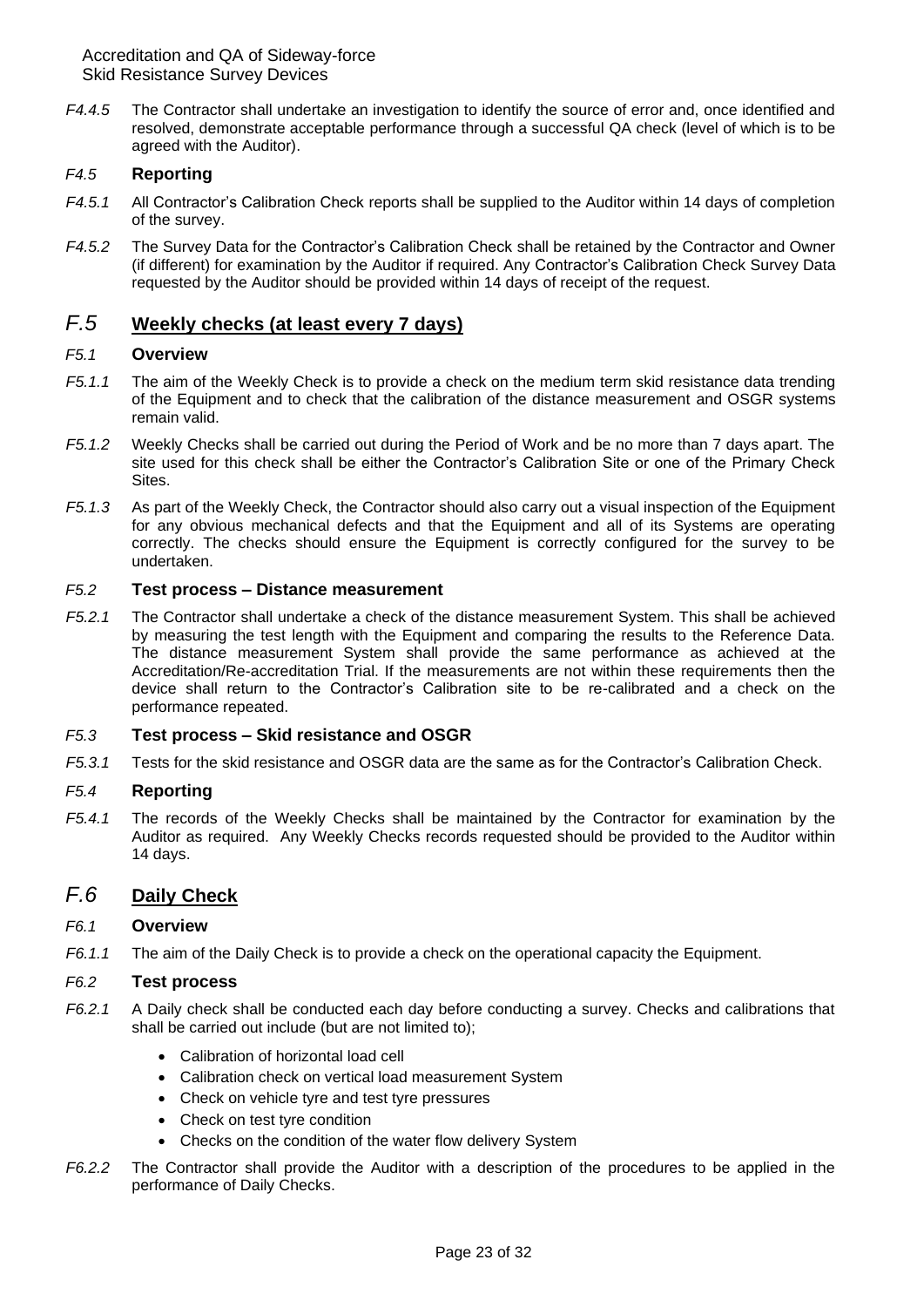- *F6.2.3* Survey Data shall **only** be considered valid if the checks and calibrations described above were successfully conducted before the survey and within 24 hours of the end of the survey. If the testing will continue over 24 hours then the checks and calibrations shall be repeated in order to achieve this.
- *F6.2.4* Checks should also be carried out during the survey day e.g. recalibration when a tyre is changed, tyre pressure checks etc.
- *F6.2.5* The Contractor should also carry out a visual inspection of the Equipment for any obvious mechanical defects and to check that the Equipment and all of its Systems are operating correctly. The checks should ensure the Equipment is correctly configured for the survey to be undertaken.

#### *F6.3* **Reporting**

*F6.3.1* The records of the Daily Checks shall be maintained by the Contractor for examination by the Auditor as required. Any Daily Checks records requested should be provided to the Auditor within 14 days of receipt of the request.

## <span id="page-23-0"></span>*F.7* **Equipment Checks Following Routine Maintenance or alterations**

- *F7.1* It is expected that between annual re-accreditations of the Equipment, some Routine Maintenance or alterations may be required. The success of the maintenance shall be verified with suitable QA checks *before recommencing* **surveys.** In most cases a successful Contractor's Calibration Check would provide a suitable level of QA. If the Contractor is uncertain on the suitable level of QA then they should contact the Auditor for advice.
- *F7.2* The records of the maintenance carried out and the checks undertaken following maintenance shall be maintained by the Contractor for examination by the Auditor if required. Any QA records requested should be provided to the Auditor within 14 days of receipt of the request.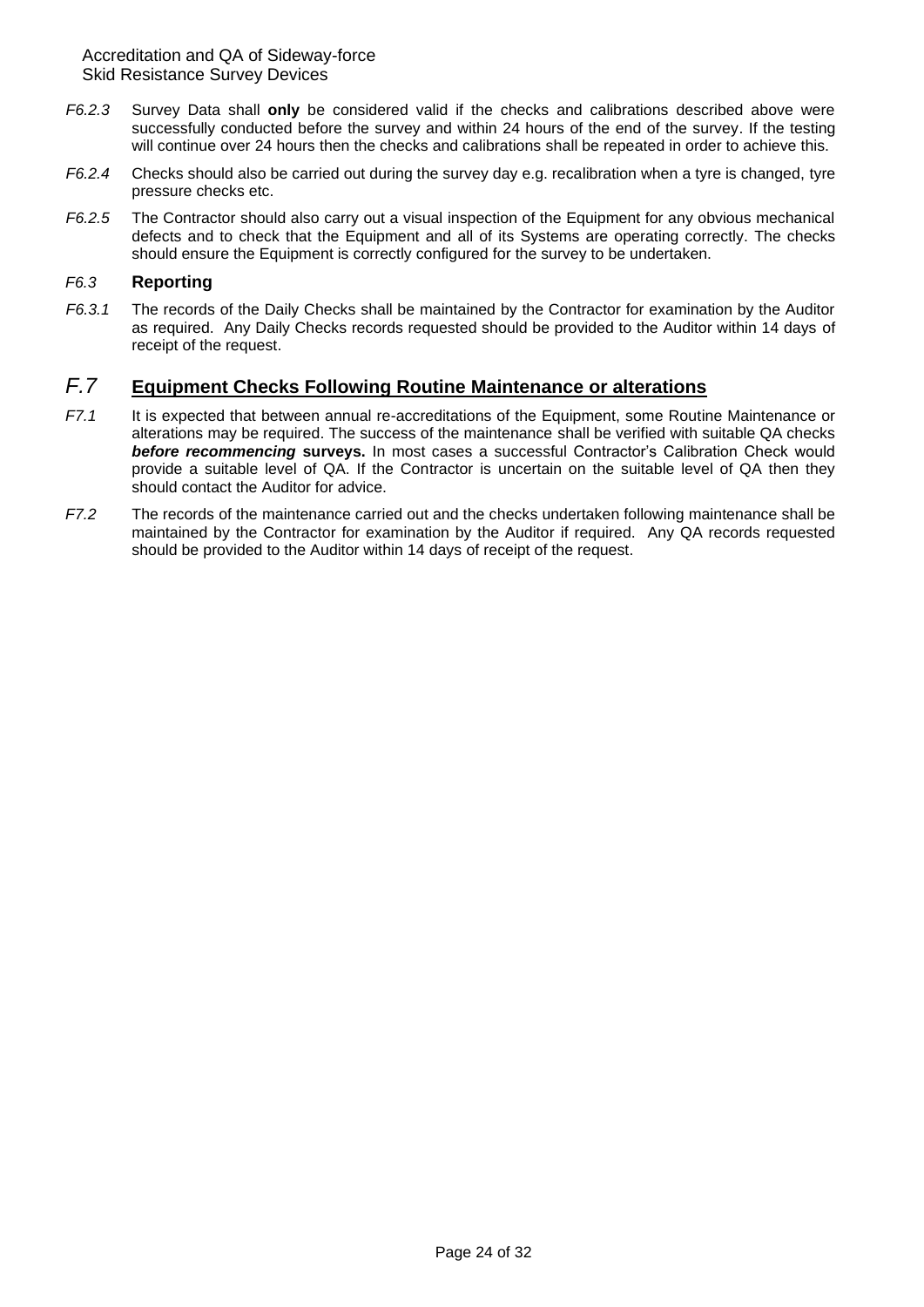## <span id="page-24-3"></span><span id="page-24-0"></span>*Section G* **Quality Assurance checks by the Auditor**

## <span id="page-24-1"></span>*G.1* **Checks on Contractor's QA**

- *G1.1* One of the Auditor's roles is to carry out assessments of the Contractor's Quality Assurance procedures and offer advice where necessary.
- *G1.2* The Auditor may require the Contractor to demonstrate any aspect of their Quality Assurance regime at any time, through review of their documentation, or their data and records. The scope includes but is not limited to:
	- Equipment operation and maintenance
	- Calibration of the measurement Systems
	- Driver and operative training and instruction
	- Survey operation and record keeping
	- Data recording, processing, and analysis
	- Delivery of Survey Data
- *G1.3* If there are doubts in the performance of the Equipment or the test procedure following the checks on the Contractor's QA or from other reports, then the Auditor may undertake additional spot checks as discussed below. Spot checks may also be conducted if requested by the Employer.
- *G1.4* If during the Contractor's QA checks the Auditor identifies a lack of competence which may affect the ability of the Contractor to record and deliver accurate Survey Data then the Auditor may issue an Improvement Notice to the Owner and/or Contractor as discussed in [Section H.](#page-25-2)

## <span id="page-24-2"></span>*G.2* **Additional investigations**

- *G2.1* The Contractor may be subject to additional investigations on the operation and performance of their surveys. These investigations may include checks on survey planning, carrying out of the surveys, survey processing and/or quality procedures.
- *G2.2* Additional investigations may include but are not limited to:
	- A representative of the Auditor may attend the premises of the Contractor to ensure that QA processes are being carried out to an appropriate standard. The Auditor shall provide at least 5 working days' notice of the intention to carry out such a Spot Check.
	- A representative of the Auditor may accompany the Contractor on randomly selected surveys to ensure that the surveys are being carried out to an appropriate standard. When requested, the Contractor shall provide the Auditor, with the current and anticipated location of the Equipment during the following 24 hour period and any access requirements of the site (if applicable), so that the Auditor can determine if it would be appropriate to undertake a Spot Check on the survey.
	- An "Auditor's Repeat Survey" (ARS) is where the Auditor will utilise a different Accredited Equipment to repeat a survey undertaken by the Equipment undergoing an investigation. The Auditor shall determine whether another Equipment from the same Owner is suitable for this test, or if Equipment from a different Owner shall be used. The Auditor shall compare the data collected from the ARS with the Contractor's original survey and ascertain if the Equipment is measuring "as would be expected" for the conditions experienced during that particular survey. The Contractor shall be required to provide an explanation for any unexpected differences between the two surveys. This may include the Contractor re-surveying the test site to confirm the results of the original survey.
- *G2.3* If the additional investigation identifies a lack of competence or issue with the Equipment which may affect the ability of the Contractor to record and deliver accurate Survey Data then the Auditor may issue an improvement Notice to the Owner and/or Contractor as discussed in [Section H.](#page-25-2)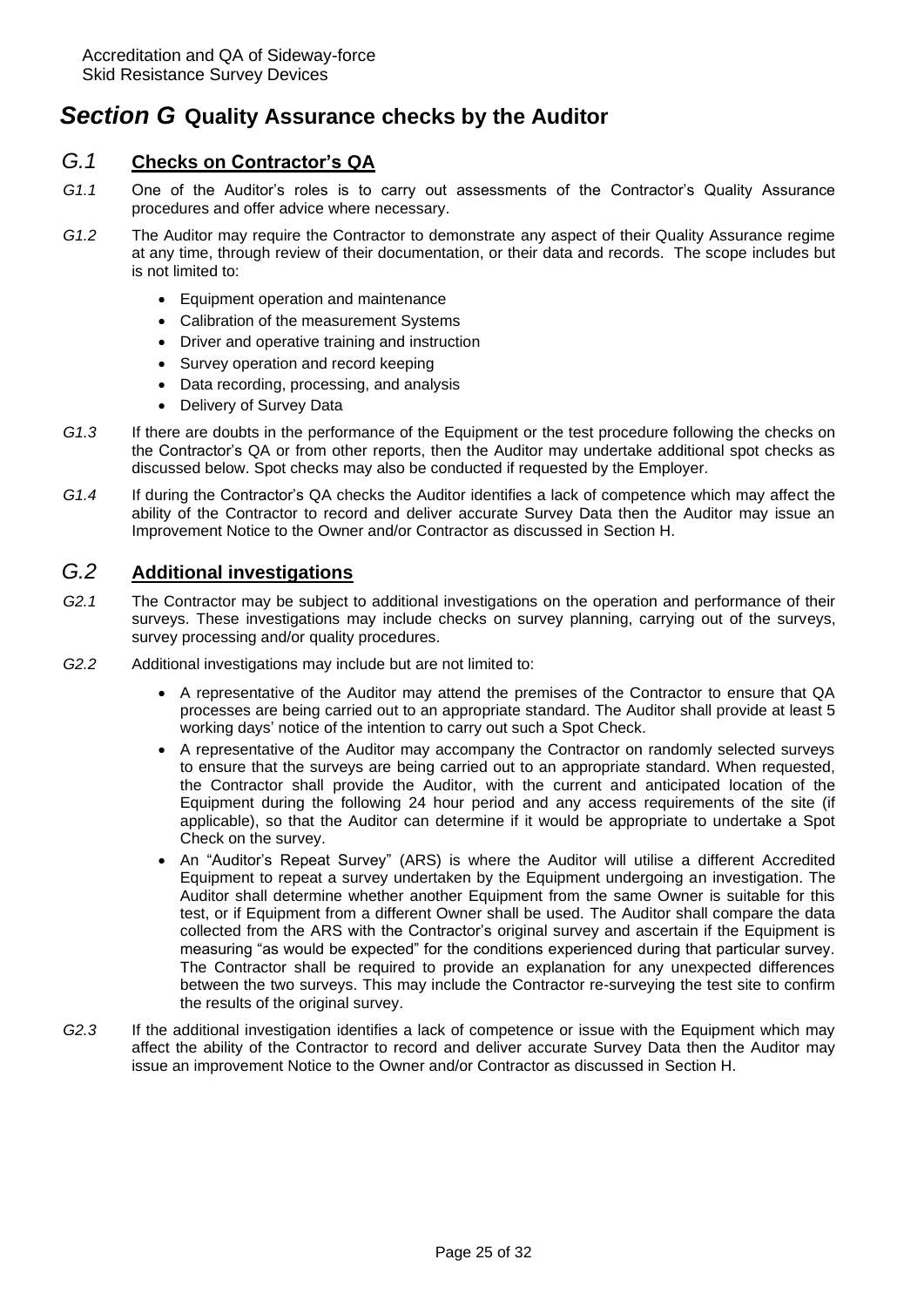## <span id="page-25-2"></span><span id="page-25-0"></span>*Section H* **Improvement Notices**

## <span id="page-25-1"></span>*H.1* **Improvement Notices procedure**

- *H1.1* An Improvement Notice shall detail the nature of the improvement required and a timescale over which it shall be completed. It allows the Contractor to correct problems with their Equipment or Quality Assurance procedures.
- *H1.2* Being served with an Improvement Notice will not necessarily lead to withdrawal of Accreditation. However, failure to comply with the Improvement Notice within the given time frame will likely lead to withdrawal of Accreditation.
- *H1.3* If the Improvement Notice results in the withdrawal of Accreditation the Auditor shall review the data and the circumstances to determine if the Equipment would be required to attend a re-accreditation trial to demonstrate the improvement. However the Auditor may identify a different route to demonstrate the improvement if a suitable one exists.
- *H1.4* The Improvement Notice shall detail any restrictions to the use of the Equipment prior to satisfactory completion of the Improvement.
- *H1.5* The Auditor shall inform the Employer of any Improvement Notices issued and changes of Accreditation status.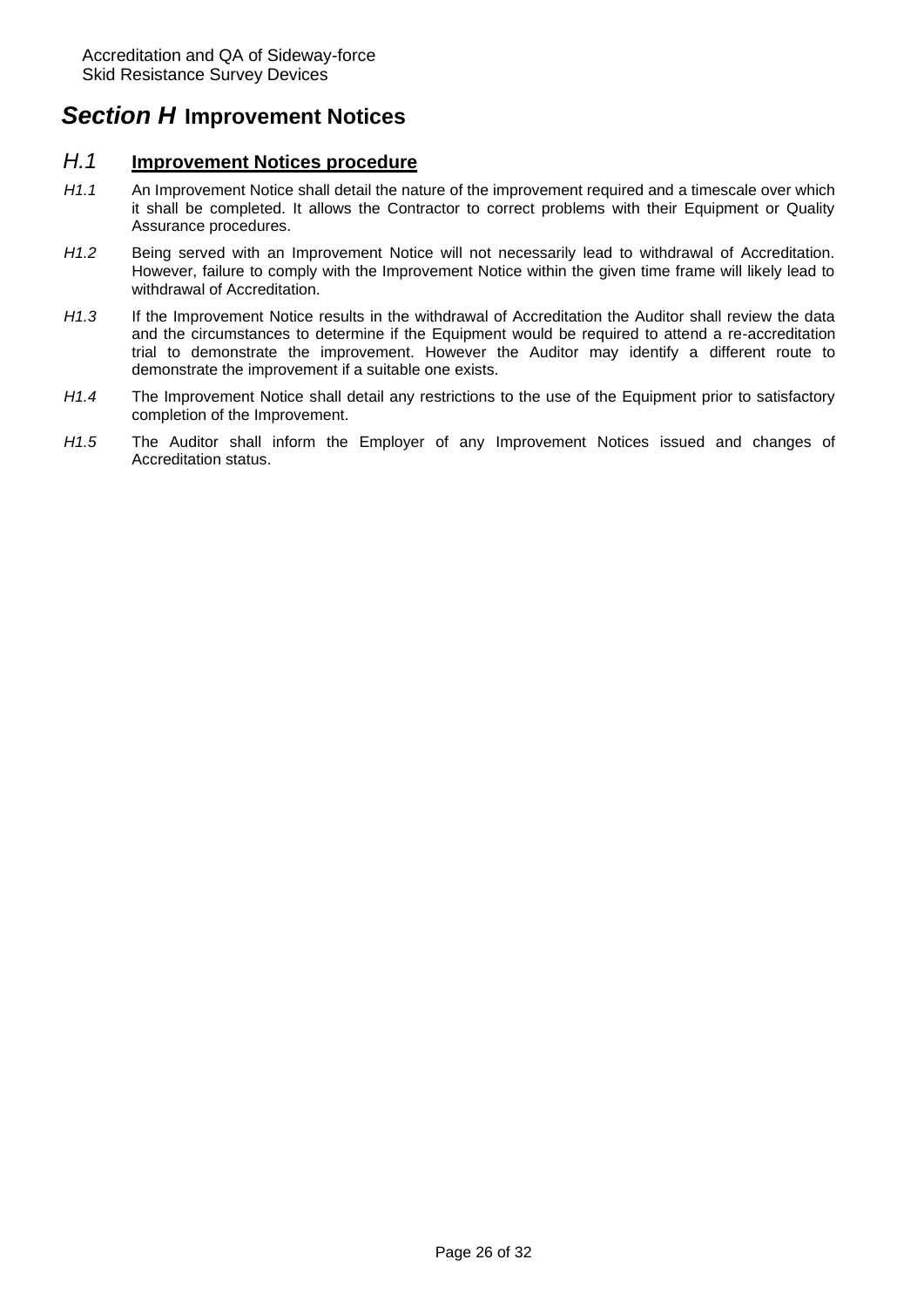## <span id="page-26-3"></span><span id="page-26-0"></span>*Appendix A* **Requirements on the Auditor**

### <span id="page-26-1"></span>**App A.1 Roles of the Auditor**

- App A.1.1 As discussed in [B.4](#page-10-6) the Auditor is split into two main roles:
	- Conducting and reporting the Accreditation/Re-accreditation process
	- Monitoring the QA performed by the Contractor and conducting additional (within Period of Work) checks where necessary.
- App A.1.2 These roles can be carried out by the same or by separate bodies. The requirements that these bodies must meet for these two roles are given in the sections below.
- App A.1.3 The Auditor for Accreditation and Re-accreditation Trials shall:
	- Organise and host Accreditation and Re-accreditation Trials, including designing and developing the methodology of the trials, all administrative duties, arranging and maintaining suitable sites for Accreditation/Re-accreditation, together with the processing, interpretation and reporting of results.
	- Periodically assess the performance of the site chosen for Accreditation/Re-accreditation so that the longer-term behaviour of the site can be monitored.
	- Issue Accreditation Certificates showing the performance achieved by Equipment at the Accreditation/Re-accreditation Trial in a timely fashion. This should be within 2-3 weeks of the corresponding Trial.
	- Maintain a publically available list of Accredited Equipment.
- App A.1.4 The QA Auditor shall:
	- Conduct checks on the QA conducted by the Contractor to the requirements of the Employer (offering advice where necessary).
	- Where required, act as a technical advisor and intermediary to aid discussions between Contractor and Employer with regards to the quality of Survey Data.
- App A.1.5 The Auditor shall issue improvement notices to the Contractor/Owner if the Auditor identifies an issue with the Equipment, QA or survey process which could affect the quality of the Survey Data. Copies of these improvement notices shall also be supplied to the Employer.

### <span id="page-26-2"></span>**App A.2 Capabilities of the Auditor**

- App A.2.1 The Accreditation Auditor shall:
	- Have experience with the Survey Data produced by the Equipment and be knowledgeable on how to process and interpret it.
	- Understand the implications of any differences in the Survey Data and how this is likely to affect the Employer.
	- Demonstrate independence for their Auditor role.
	- Have access to a suitable test site to undertake the Accreditation/Re-accreditation testing. In addition they shall also have access to suitable supporting tools to provide the Reference Data and support the accreditation testing. The requirements for the test site and the Reference Data are given in [Appendix B.](#page-27-4)
- App A.2.2 The QA Auditor shall:
	- Have experience with the Survey Data produced by the Equipment and be knowledgeable on how to process and interpret it.
	- Understand the implications of any differences in the Survey Data and how this is likely to affect the Employer.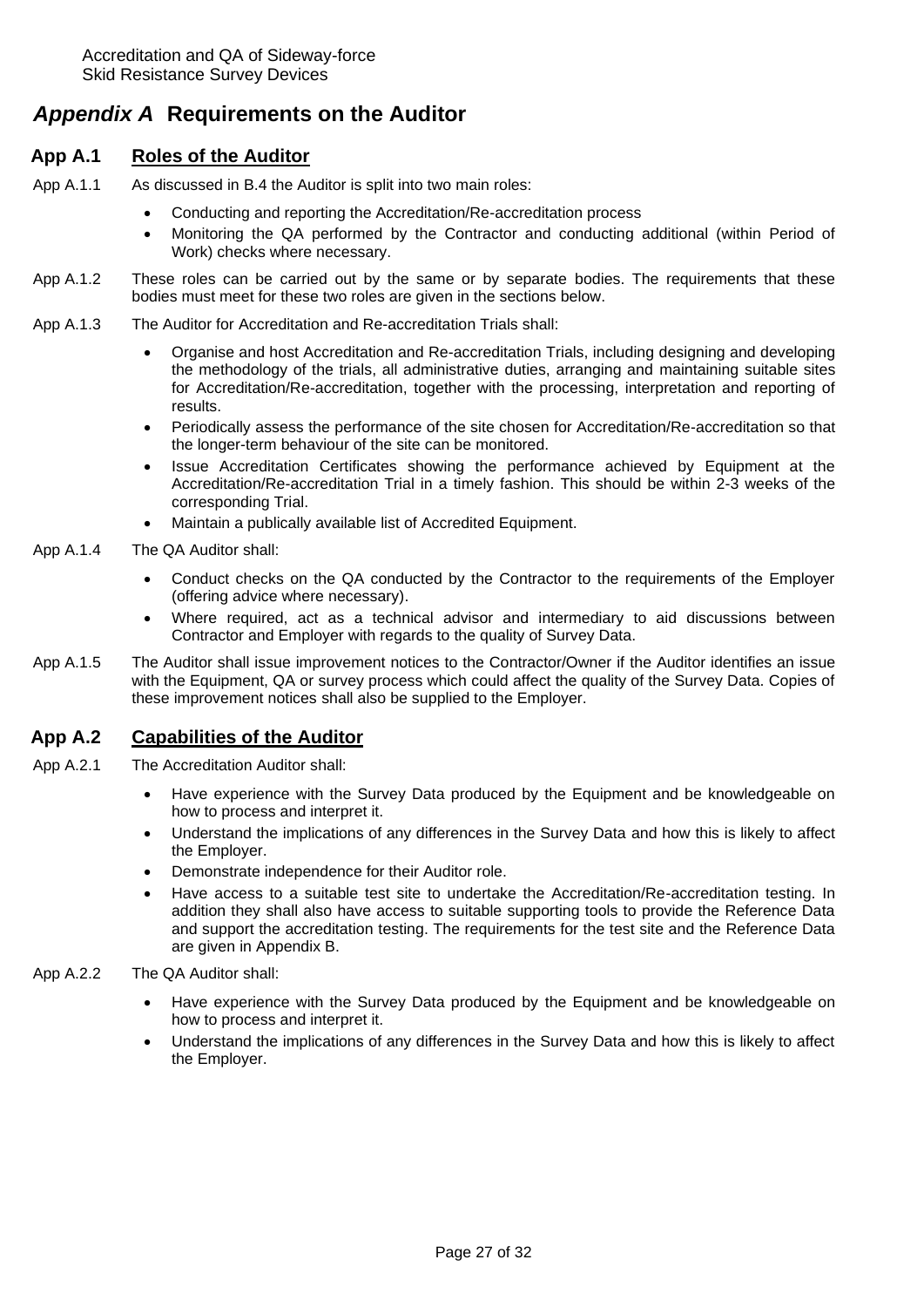## <span id="page-27-4"></span><span id="page-27-0"></span>*Appendix B* **Site and Reference Data requirements for Accreditation/Reaccreditation**

### <span id="page-27-1"></span>**App B.1 Test site**

- App B.1.1 The Accreditation/Re-accreditation Trial shall incorporate a site that can be closed to traffic to ensure that testing can be completed in a controlled environment. This is referred to as the closed site in the text below.
- App B.1.2 The Trial should also include a site which involves live traffic (a network route). This is referred to as the live site in the text below.
- App B.1.3 The skid resistance test site(s) shall be separated into at least 3 test sections on the closed site, and (if used) 3 test sections on the live site. These sections shall cover a range of skid resistance values and are further described in [App B.2.](#page-27-7) Where possible each section should be approximately 100m in length.
- App B.1.4 The closed test site shall contain a marked length to facilitate calibration of the Distance Measurement Instrument (DMI).
- App B.1.5 The closed test site shall contain one or more sections of straight and level pavement (minimum 500m) for the assessment of the DMI. The start and end points of this section(s) shall be clearly marked (e.g. with a marker post and/or markings on the surface of the pavement).
- App B.1.6 The closed test site shall contain one section of straight and level pavement (minimum 400m) for the assessment of the Equipment survey speed. The start and end points of this section(s) shall be clearly marked (e.g. with a marker post and/or markings on the surface of the pavement).
- App B.1.7 The closed test site shall contain at least 3 test sections, which involve curves and tree coverage for the assessment of the OSGR Systems.

#### <span id="page-27-7"></span><span id="page-27-2"></span>**App B.2 Skid resistance test sections**

- App B.2.1 The closed site shall include at least 3 skid resistance test sections such that:
	- At least one section should have an average SR less than 30.
	- At least one section should have an average SR more than 70
	- The remaining test section(s) should have average SR distributed between those of the other two test sections.
- App B.2.2 The live site should be selected and a test plan implemented so that it can be tested with minimal disruption to other road users. The live site should be selected such that:
	- It includes at least one section where the target survey speed should be 50km/h and at least one section where the target speed should be 80km/h (as per the rules in CS 228)
	- It includes at least one roundabout
	- It includes at least one section with multiple bends

### <span id="page-27-5"></span><span id="page-27-3"></span>**App B.3 Reference Data**

#### <span id="page-27-6"></span>**App B.3.1 Skid resistance**

- App B.3.1.1 The Reference Data for the skid resistance assessment is made up from at least three different currently Accredited Equipment that are representative of the currently Accredited Equipment. These representative Equipment shall come from at least two different Owners.
- App B.3.1.2 When designing the test programme and processing the data (both the Reference Data and the data from the other Equipment), the Auditor shall take into consideration:
	- Track conditioning effects
	- Tyre variability

#### **App B.3.2 Location Referencing – Distance**

App B.3.2.1 The Reference Data for distance measurement is the elapsed distance for the distance measurement test section(s), as measured by the Auditor using an optical survey or a suitably calibrated and accurate distance measurement device.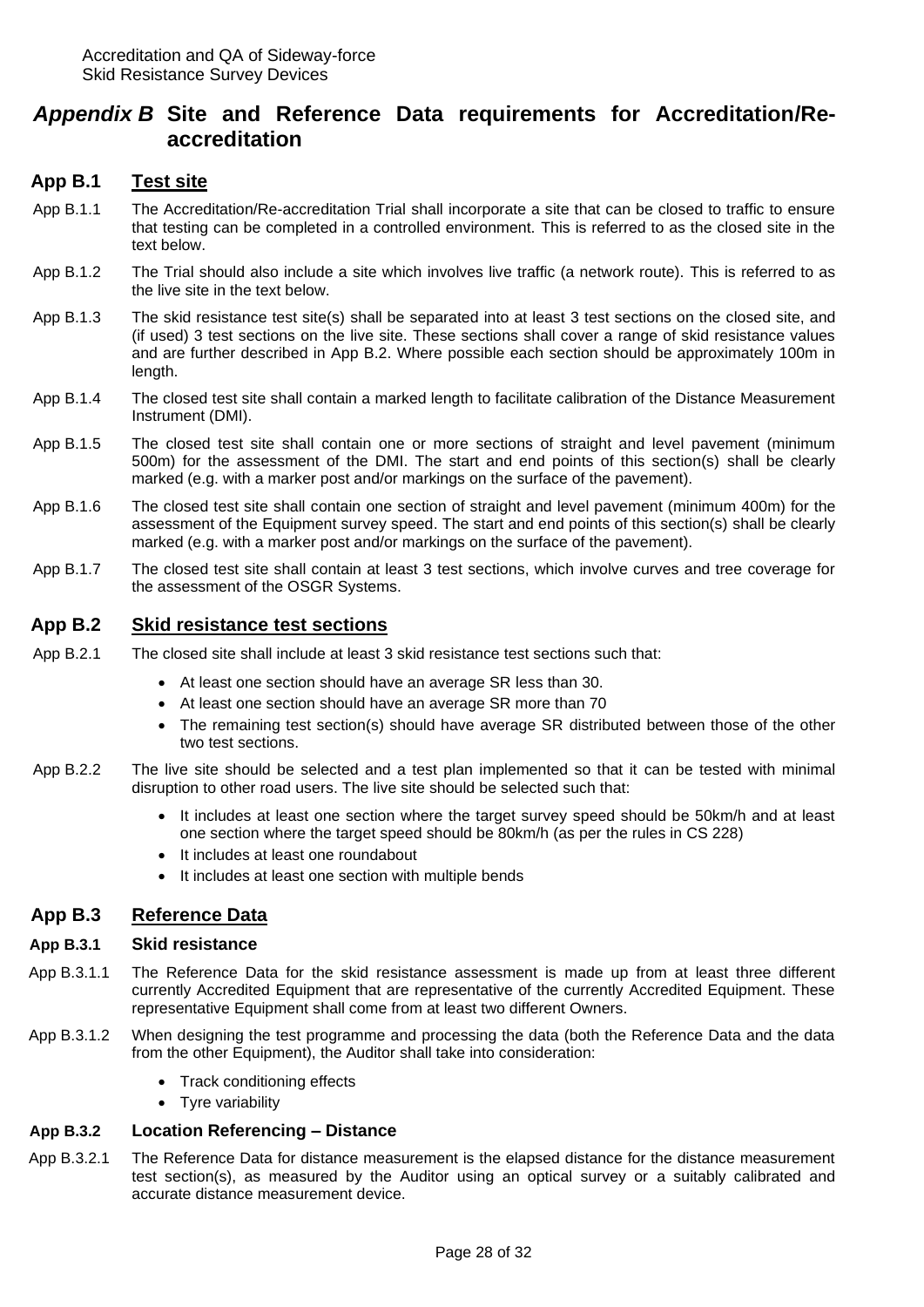#### **App B.3.3 Location Referencing – OSGR coordinates**

App B.3.3.1 The Reference Data for OSGR measurement are the grid coordinates of the test sections measured by the Auditor using an independently calibrated location reference device such as a total station.

#### **App B.3.4 Survey speed**

App B.3.4.1 The Reference Data set for speed measurement shall be provided using an independent calibrated measurement device.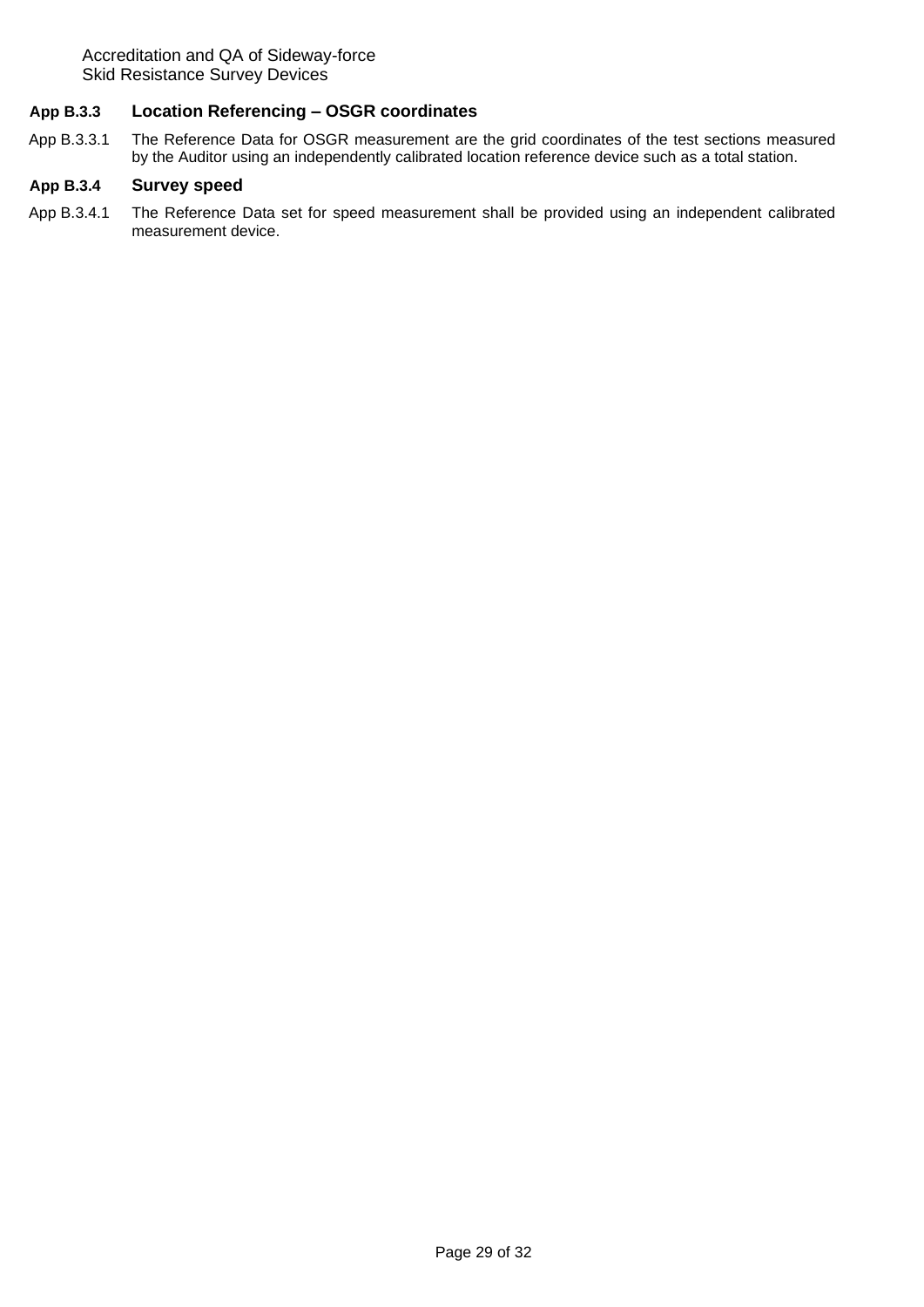## <span id="page-29-2"></span><span id="page-29-0"></span>*Appendix C* **Worked Example of Accreditation assessment**

### <span id="page-29-1"></span>**App C.1 Skid resistance assessment**

#### **App C.1.1 Between run standard deviation (BRSD)**

- App C.1.1.1 Each Equipment undertakes repeat surveys of the test sections and supplies the skid Survey Data to the Auditor. This is processed to produce mean values for each section, wheel path (if applicable) and survey.
- App C.1.1.2 These values are then processed to produce the mean skid and the BRSD for each section and wheel path. The BRSD values are then compared against the critera. An example of this for one Equipment (referred to as Equipment "A") is shown in [Table 11.](#page-29-3)
- App C.1.1.3 During the analysis of the BRSD values the Auditor may also examine plots of skid values within the sections to see if variability has been caused by differences in test line.

<span id="page-29-3"></span>

|              | <b>Mean skid resistance</b> |                 |          |                 |                 | Mean skid  |             | Within   |
|--------------|-----------------------------|-----------------|----------|-----------------|-----------------|------------|-------------|----------|
|              | <b>Survey 1</b>             | <b>Survey 2</b> | Survey 3 | <b>Survey 4</b> | <b>Survey 5</b> | resistance | <b>BRSD</b> | criteria |
| NS Section 1 | 74.7                        | 73.8            | 74.7     | 73.7            | 71.4            | 73.7       | 1.35        |          |
| NS Section 2 | 96.1                        | 94.2            | 92.6     | 90.4            | 89.2            | 92.5       | 2.79        |          |
| NS Section 3 | 30.5                        | 29.2            | 28.9     | 25.8            | 23.5            | 27.6       | 2.86        |          |

**Table 11 – Calculation of mean and BRSD for Equipment A**

#### **App C.1.2 Between-Equipment standard deviations (BESD), Fleet means and BESD criteria**

- App C.1.2.1 The Equipment and section means are collected and the average and standard deviation of these values is calculated for each of the wheel paths (if applicable) on each section and for the site as a whole. These Average values are known as the Trial Mean and the standard deviation is known as the Trial Between-Equipment Standard Deviation (Trial BESD).
- App C.1.2.2 The average and standard deviation of the Fleet (the Equipment which currently has Accredited status) is also calculated and this is referred to as the Fleet Mean and the Fleet BESD.
- App C.1.2.3 The Trial BESD is deemed unsuitable if it exceeds the BESD criterion. If the Trial BESD exceeds the criterion then the Fleet BESD is examined. The data from individual Equipment will also be investigated to identify outliers.
- App C.1.2.4 In addition Equipment is marked as requiring investigation if its mean is more than 2 x BESD criteria away from the Fleet Mean, and will not receive Accreditation if it is more than 3 x BESD criteria away from the Fleet Mean.
- App C.1.2.5 An example of these values is given in [Table 12](#page-29-4) (in this case all of the Equipment taking part in the trial are part of the Fleet and therefore the Trial and Fleet values are the same). Instances where the BESD does not meet the criteria are highlighted in red. Instances where an Equipment's mean skid resistance is more than 3 x BESD criteria away from the Fleet mean are also highlighted in red, and if it is more than 2 x BESD criteria it has been highlighted orange.

**Table 12 – Calculation of Fleet Mean and Between Equipment Standard Deviation (BESD)**

<span id="page-29-4"></span>

|             | <b>Load corrected Mean</b> |                  |                  |              |  |
|-------------|----------------------------|------------------|------------------|--------------|--|
|             | <b>Section 1</b>           | <b>Section 2</b> | <b>Section 3</b> | For the site |  |
| Equipment A | 73.7                       | 92.5             | 27.6             | 64.6         |  |
| Equipment B | 74.0                       | 93.1             | 29.3             | 65.5         |  |
| Equipment C | 70.8                       | 88.1             | 27.9             | 62.3         |  |
| Equipment D | 75.1                       | 94.0             | 28.1             | 65.7         |  |
| Equipment E | 65.6                       | 83.0             | 18.6             | 55.7         |  |
| Equipment F | 69.2                       | 86.8             | 25.8             | 60.6         |  |
| Fleet Mean  | 71.4                       | 89.6             | 26.2             | 62.4         |  |
| <b>BESD</b> | 3.59                       | 4.33             | 3.90             | 3.82         |  |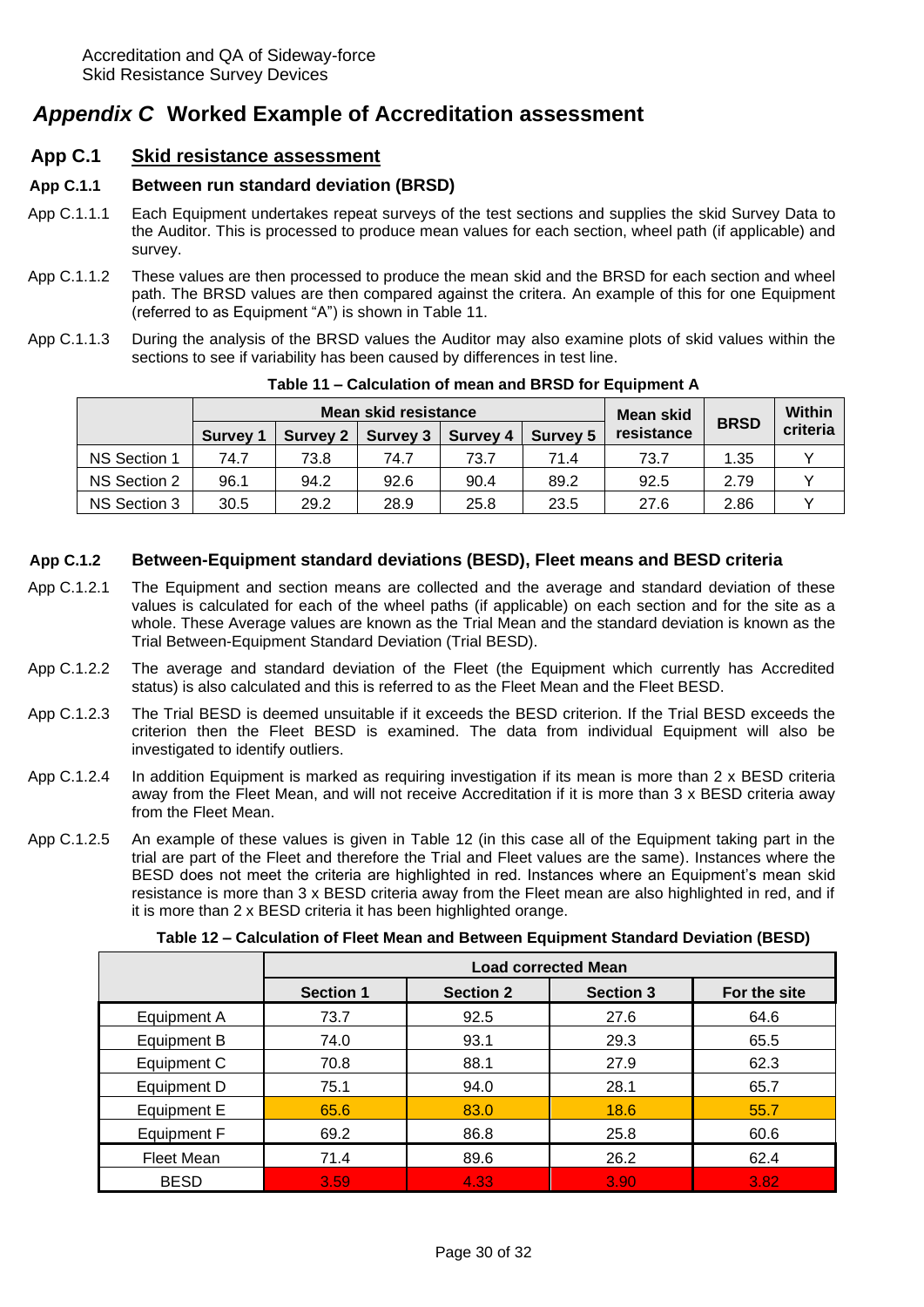App C.1.2.1 It can be seen that Equipment E is consistently lower than the Fleet Mean by between 2 and 3 times the BESD criteria. Although not resulting in an immediate removal from Accreditation, it is flagged for investigation. It can also be seen that the BESD values exceed the criteria. Therefore Equipment E would not receive Accreditation for skid resistance. This machine is then removed from the analysis of skid resistance and the Fleet Mean and the BESD are recalculated. These new values can be seen in [Table 13.](#page-30-0)

<span id="page-30-0"></span>

|             | <b>Load corrected Mean</b> |                  |                  |              |
|-------------|----------------------------|------------------|------------------|--------------|
|             | <b>Section 1</b>           | <b>Section 2</b> | <b>Section 3</b> | For the site |
| Fleet Mean  | 72.6                       | 90.9             | 27.7             | 63.7         |
| <b>BESD</b> | 2.46                       | ຊ ລຊ             | .26              | 2.44         |

**Table 13 – Calculation of Fleet Mean and Between Equipment Standard Deviation (BESD)**

App C.1.2.2 These new BESD values are all within the BESD criteria except for section 2. Further examination of the data and the site found that this section is particularly prone to between-run variation and therefore will only be used as supporting information. Based on these results Equipment A, B, C, D, and F would receive a pass for skid resistance measurements and Equipment E would not. Note, if the BESD values (or the distance of an individual Equipment from the fleet mean) was unsuitable, the process would be repeated (removing the outliers) until suitable results were obtained.